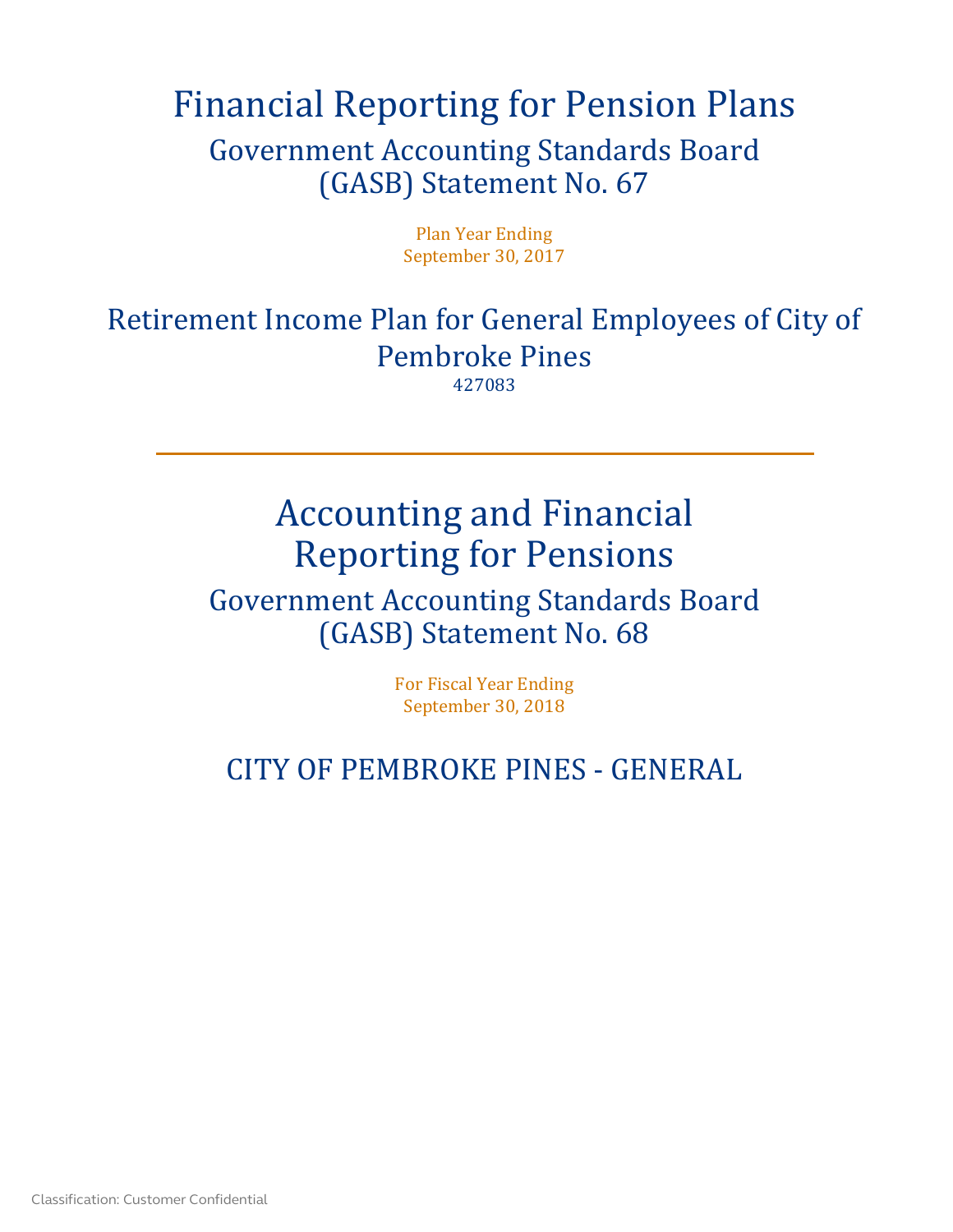# **Table of Contents**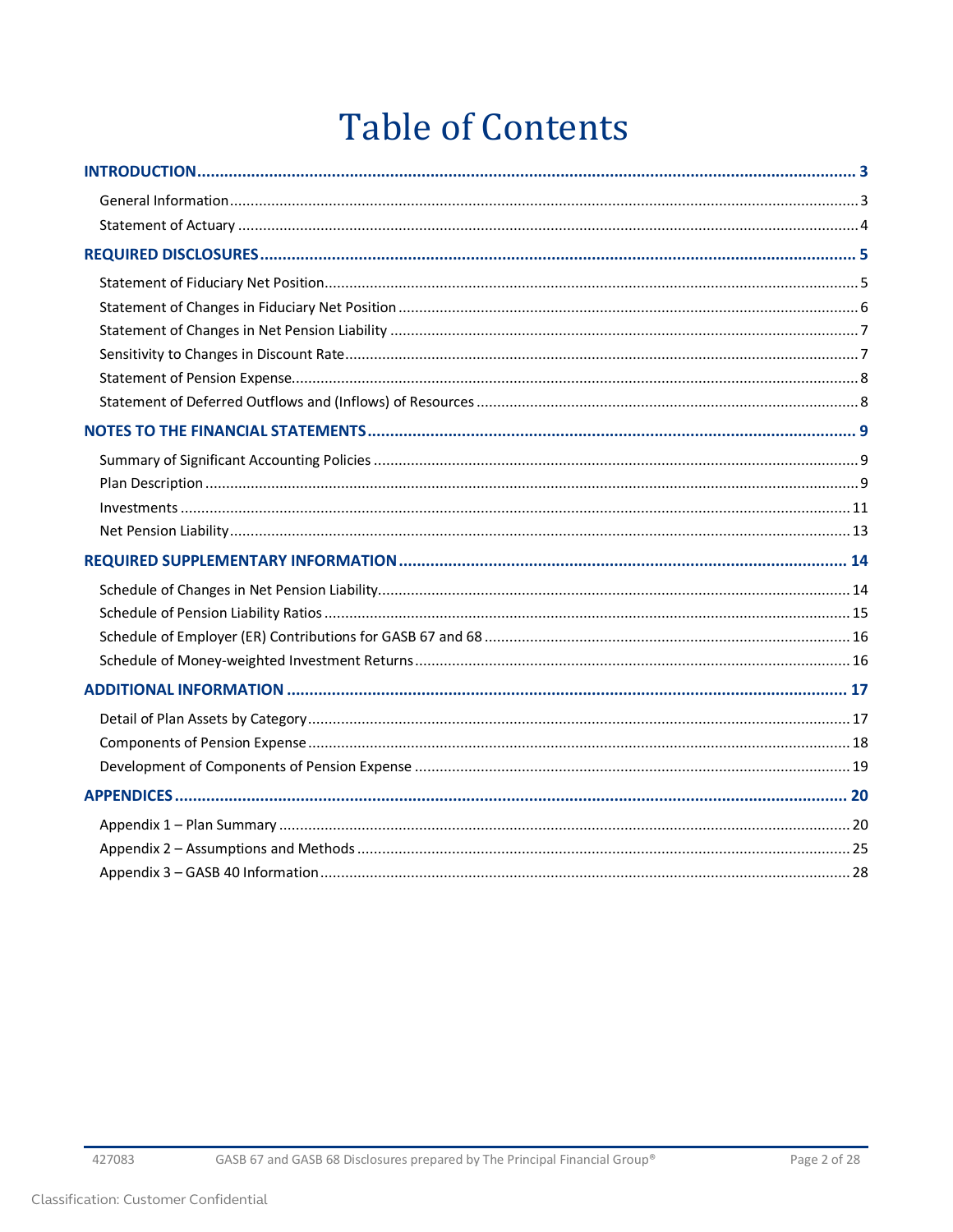# Introduction **General Information**

#### <span id="page-2-1"></span><span id="page-2-0"></span>**Purpose of report**

The Governmental Accounting Standards Board (GASB) has published standards for the accounting and financial reporting of pensions by government entities. These standards are defined in Statement No. 67, Financial Reporting for Pension Plans, and Statement No. 68, Accounting and Financial Reporting for Pensions.

This report gives you the actuarial information needed to comply with the standards required by Statements No. 67 and 68. The amounts shown in this report are for your accountant's purposes only. They are not to be used for setting plan contributions or plan termination calculations. This report should not be used for other purposes, distributed to anyone other than the plan sponsor and auditor, or relied upon by any other person without prior consent from the Principal Life Insurance Company.

#### **Information you are required to provide**

You will need to provide information in addition to what is included in this report to satisfy all the Statement No. 67 and 68 disclosure requirements. Look for the tables labeled **Plan Sponsor must disclose** throughout the report for reminders of the additional information needed.

#### **Measurement date**

A measurement period of 10/01/2016 to 09/30/2017 has been used for the plan year ending 09/30/2017 for GASB 67 reporting and for the fiscal year ending 09/30/2018 for GASB 68 reporting.

#### **Participant group**

The active, deferred vested and retiree census is as of 09/30/2017

#### **Employee payroll**

The Covered Employee Payroll shown in this report is the reported payroll for the measurement period, as required by GASB Statements 67 and 68. This is different from the Annual Member Compensation shown in the 10/01/2017 Actuarial Valuation Report, which is the projected payroll for the upcoming plan year. If the total payroll paid to covered employees during the measurement period or fiscal year is different than the payroll reported for pension purposes, you will need to adjust the payroll amounts and ratios displayed in this report.

#### **Treasury Department Circular No. 230**

The subject matter in this communication is provided with the understanding that The Principal® is not rendering legal, accounting, or tax advice. You should consult with appropriate counsel or other advisors on all matters pertaining to legal, tax, or accounting obligations and requirements.

#### **For additional information**

For additional information you may contact your actuarial analyst, Gary R Peffer:

- Phone 800-557-6627 extension 49379, or 412-394-9379
- Email Peffer.Gary@principal.com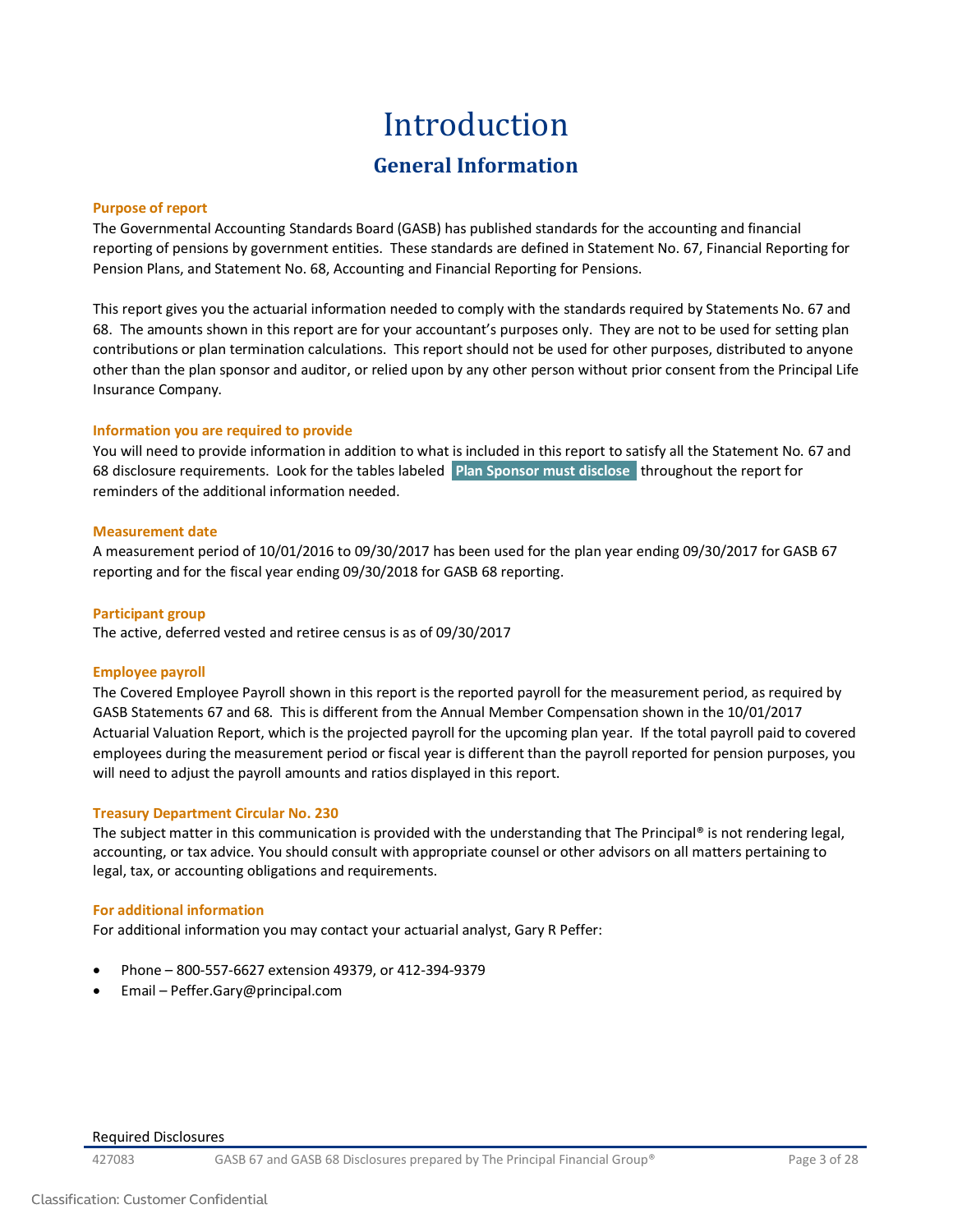### **Statement of Actuary**

<span id="page-3-0"></span>The calculations shown in this report for CITY OF PEMBROKE PINES - GENERAL reflect our interpretations of pension related accounting standards published by the Governmental Accounting Standards Board (GASB). The results may not be the most advantageous for your particular financial accounting situation and should not be used for other purposes, distributed to anyone other than the plan sponsor and auditor, or relied on by any other person without prior consent from Principal Life Insurance Company.

In preparing this report, I have relied on:

- reports of participants, salary, and service provided by the plan sponsor.
- information for any retirees, beneficiaries, and alternate payees being paid by Principal Life Insurance Co.
- benefit, contribution, and expense transaction information for the preceding plan year, and the market value of assets reported by Principal Financial Group and the plan sponsor.
- plan documents on file with Principal Life Insurance Company, including changes as noted on the Summary of Plan Provisions section of this report.

Appropriate tests of reasonableness and accuracy have been made and reviewed. The information provided is adequate to support the results in this report.

I confirm that as the actuary for this pension plan, I am completely independent of the plan sponsor and any of its officers or key personnel. Neither I nor anyone closely associated with me has any relationship known to me which would impair our independence.

In my opinion, each assumption and method chosen by the actuary is reasonable (taking into account the experience of the plan and reasonable expectations) and which, in combination, offer my best estimate of anticipated experience under the plan.

I am a member of the American Academy of Actuaries and meet the Qualification Standards of the American Academy of Actuaries to render the actuarial opinion contained herein. To the best of my knowledge, this report is complete and accurate, and complies with all relevant pension actuarial standards and legal requirements.

David a Stralla

02/20/2018

<span id="page-3-1"></span>David A Stocklas, EA, MAAA Consulting Actuary Principal<sup>SM</sup> Pittsburgh, PA 15222 412.394.9380 [Stocklas.Dave@principal.com](mailto:Stocklas.Dave@principal.com)

#### Required Disclosures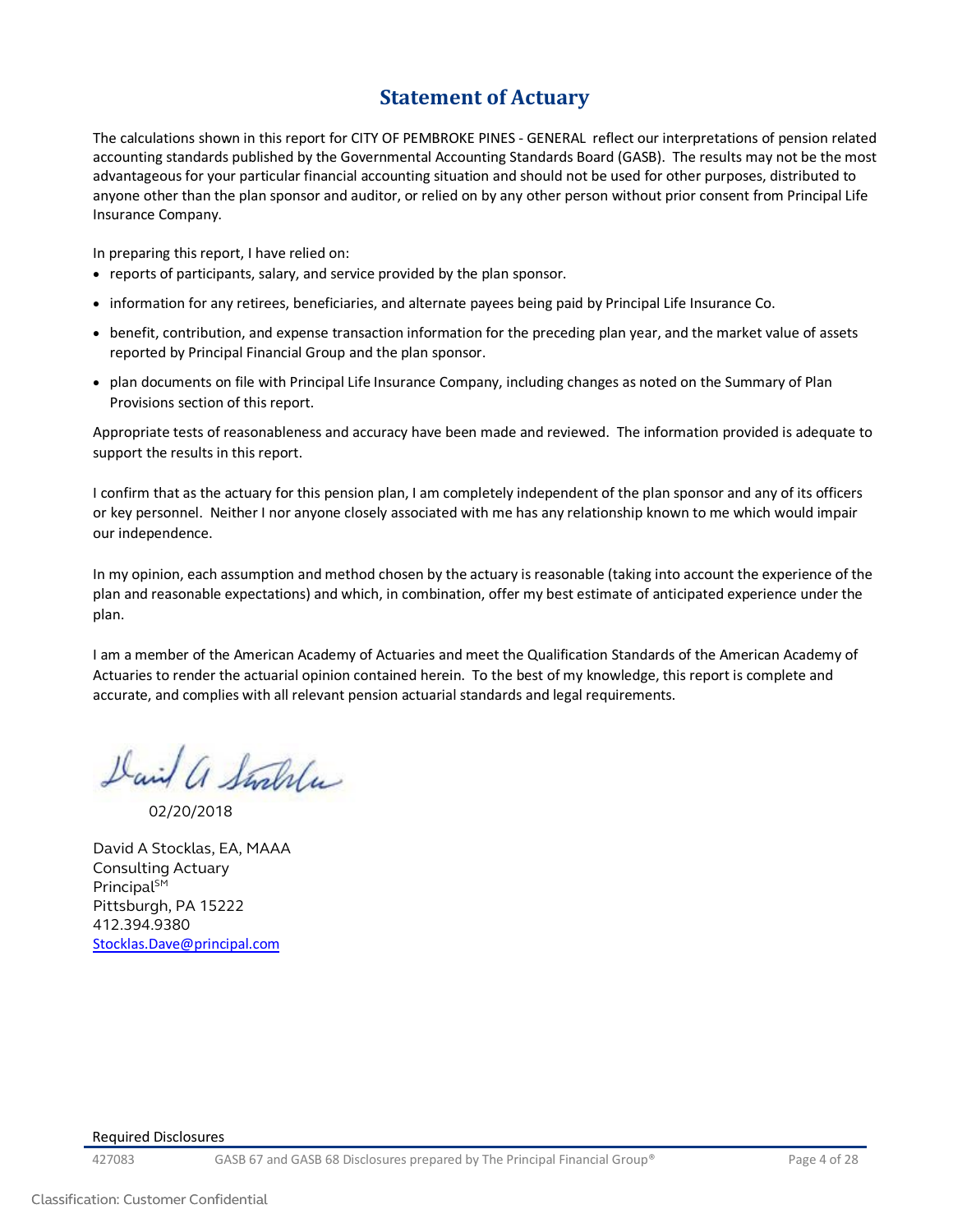# Required Disclosures

## **Statement of Fiduciary Net Position**

<span id="page-4-0"></span>

| <b>Measurement date</b>             | 09/30/2017       | 09/30/2016       |
|-------------------------------------|------------------|------------------|
| <b>Fiscal year end</b>              | 09/30/2018       | 09/30/2017       |
| <b>Assets</b>                       |                  |                  |
| Cash and cash equivalents           | \$0.00           | \$0.00           |
|                                     |                  |                  |
| <b>Receivables</b>                  |                  |                  |
| Employer contributions receivable   | \$0.00           | \$4,000,000.00   |
| Employee contributions receivable   |                  |                  |
|                                     | 3,650.29         | 3,408.57         |
| Investment income receivable        | 0.00             | 0.00             |
| <b>Total Receivables</b>            | \$3,650.29       | \$4,003,408.57   |
| <b>Investments</b>                  |                  |                  |
| Large U.S. Equity                   | \$56,289,213.37  | \$56,056,664.89  |
| Small/Mid U.S. Equity               | 10,238,601.78    | 10,404,361.58    |
| <b>International Equity</b>         | 28,868,315.41    | 21,806,791.58    |
| <b>Balanced/Asset Allocation</b>    | 3,608,273.05     | 3,413,434.88     |
| Short-Term Fixed Income             | 0.00             | 0.00             |
| <b>Fixed Income</b>                 | 80,820,422.75    | 71,805,454.34    |
| Other                               | 0.00             | 0.00             |
| Assets held outside Principal       | 0.00             | 0.00             |
| <b>Total Investments</b>            | \$179,824,826.36 | \$163,486,707.27 |
|                                     |                  |                  |
| Assets used in plan operations      | \$0.00           | \$0.00           |
|                                     |                  |                  |
| <b>Total Assets</b>                 | \$179,828,476.65 | \$167,490,115.84 |
| <b>Liabilities</b>                  |                  |                  |
| Benefits payable                    | \$0.00           | \$0.00           |
| Refunds of EE contributions payable | 0.00             | 0.00             |
| Accrued expenses payable            | 0.00             | 0.00             |
| Accrued invest fees payable         | 0.00             | 0.00             |
|                                     |                  |                  |
| <b>Total Liabilities</b>            | \$0.00           | \$0.00           |
|                                     |                  |                  |
| <b>Fiduciary Net Position</b>       |                  |                  |
| <b>Fiduciary Net Position</b>       | \$179,828,476.65 | \$167,490,115.84 |

Required Disclosures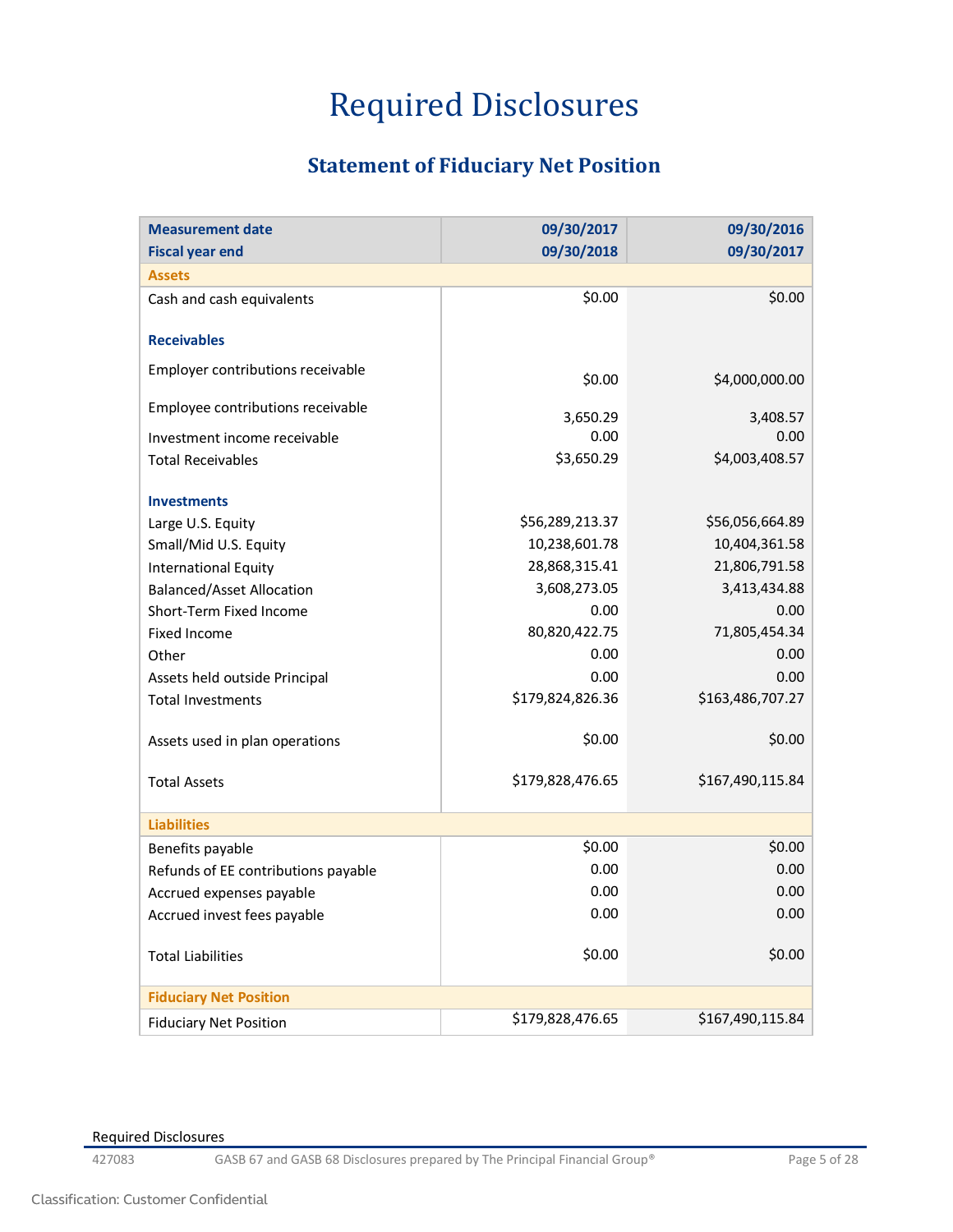# **Statement of Changes in Fiduciary Net Position**

<span id="page-5-0"></span>

| <b>Measurement date</b>       | 09/30/2017    |
|-------------------------------|---------------|
| <b>Fiscal year end</b>        | 09/30/2018    |
| <b>Additions</b>              |               |
| <b>Contributions</b>          |               |
| Employee contributions        | 244,566       |
| <b>Employer contributions</b> | 2,500,068     |
| Other contributions           |               |
| <b>Total Contributions</b>    | \$2,744,634   |
| <b>Net Investment Income</b>  |               |
| Investment return             | 20,215,440    |
| Other income                  | O             |
| Investment expenses           | (49, 621)     |
| Net investment income         | \$20,165,819  |
| <b>Total additions</b>        | \$22,910,453  |
| <b>Deductions</b>             |               |
| Benefit payments              | 10,560,812    |
| Administration expenses       | 11,280        |
| Other expenses                | Ω             |
| Other deductions              |               |
| <b>Total deductions</b>       | \$10,572,092  |
| <b>Net change</b>             |               |
| Net Change                    | \$12,338,361  |
| <b>Fiduciary Net Position</b> |               |
| Beginning of period           | \$167,490,116 |
| End of period                 | \$179,828,477 |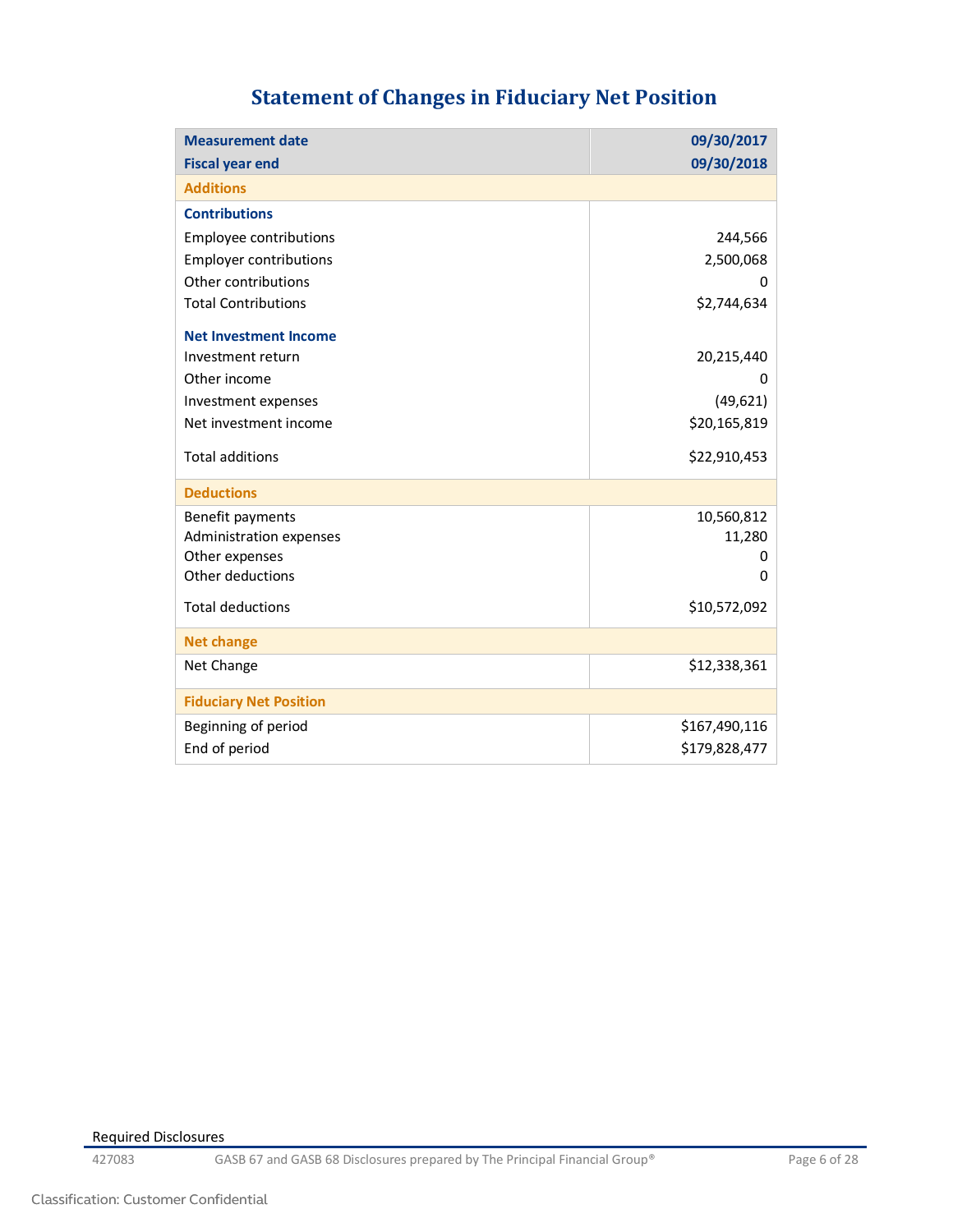## **Statement of Changes in Net Pension Liability**

<span id="page-6-0"></span>A measurement date of 09/30/2017 has been used for the fiscal year ending 09/30/2018.

|                                                  | <b>Total Pension</b><br>Liability | <b>Fiduciary Net</b><br><b>Position</b> | <b>Net Pension</b><br><b>Liability</b> |
|--------------------------------------------------|-----------------------------------|-----------------------------------------|----------------------------------------|
| <b>Balance, beginning of period</b>              | \$176,489,901                     | \$167,490,116                           | \$8,999,785                            |
| <b>Changes for the year, increase/(decrease)</b> |                                   |                                         |                                        |
| Service cost                                     | 366,046                           |                                         | 366,046                                |
| Interest                                         | 11,561,466                        |                                         | 11,561,466                             |
| Benefit payments                                 | (10, 560, 812)                    | (10, 560, 812)                          | 0                                      |
| Differences between expected and actual          |                                   |                                         |                                        |
| experience                                       | 1,023,439                         |                                         | 1,023,439                              |
| Changes in assumptions                           | 7,170,147                         |                                         | 7,170,147                              |
| Change in benefit terms                          | 0                                 |                                         | 0                                      |
| <b>Employee contributions</b>                    |                                   | 244,566                                 | (244, 566)                             |
| <b>Employer contributions</b>                    |                                   | 2,500,068                               | (2,500,068)                            |
| Other contributions                              |                                   | $\Omega$                                | 0                                      |
|                                                  |                                   |                                         |                                        |
| Net investment income                            |                                   | 20,165,819                              | (20, 165, 819)                         |
| Administration expenses                          |                                   | (11, 280)                               | 11,280                                 |
| Other expenses                                   |                                   | O                                       | 0                                      |
| Other deductions                                 |                                   | $\Omega$                                | 0                                      |
| <b>Net changes</b>                               |                                   |                                         |                                        |
| Net changes                                      | \$9,560,286                       | \$12,338,361                            | \$(2,778,075)                          |
| <b>Balance, end of period</b>                    | \$186,050,187                     | \$179,828,477                           | \$6,221,710                            |

## **Sensitivity to Changes in Discount Rate**

<span id="page-6-1"></span>

|                       | <b>1% decrease 5.75%</b> | Discount Rate 6.75% | <b>1% increase 7.75%</b> |
|-----------------------|--------------------------|---------------------|--------------------------|
| Net Pension Liability | 29.077.093               | 6.221.710           | (12,693,396)             |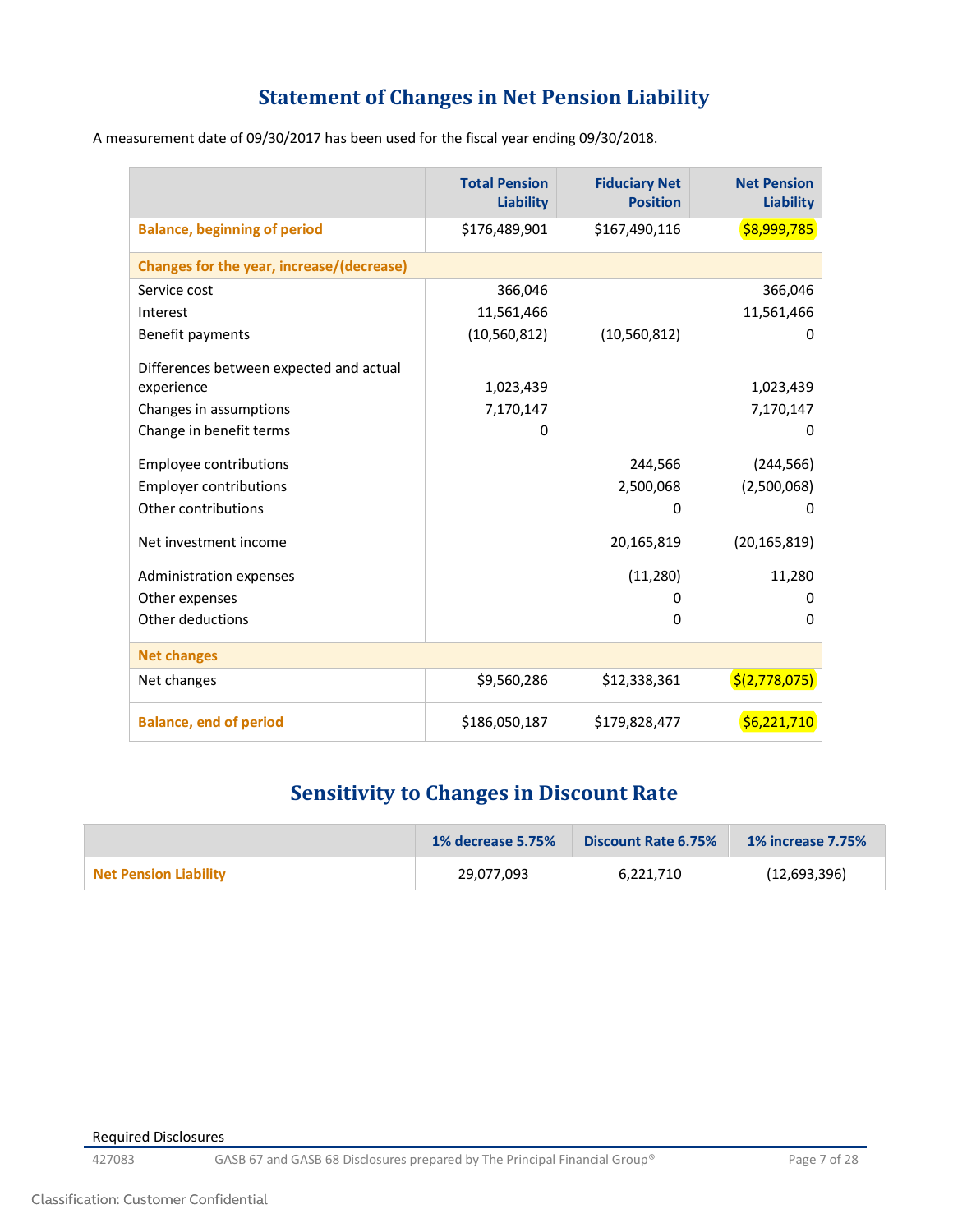### **Statement of Pension Expense**

<span id="page-7-0"></span>The Pension Expense for the fiscal year ended 09/30/2018 is \$9,284,565.

See the Components of Pension Expense topic in the Additional Information section for a complete breakdown of the expense components and calculations.

## **Statement of Deferred Outflows and (Inflows) of Resources**

<span id="page-7-1"></span>

|                                                            | <b>Deferred Outflows</b><br>of Resources | <b>Deferred (Inflows)</b><br>of Resources |
|------------------------------------------------------------|------------------------------------------|-------------------------------------------|
| Differences between expected and actual experience         | 0                                        | 0                                         |
| Effects of changes in assumptions                          | 0                                        | 0                                         |
| Net differences between expected and net investment income | 0                                        | (2,594,925)                               |
| <b>Total Deferred Outflows and (Inflows) of Resources</b>  | \$0                                      | 5(2,594,925)                              |
| Employer contributions made after measurement date         | *.                                       |                                           |

#### **\*Plan Sponsor must disclose:**

• Employer contributions made subsequent to the 09/30/2017 measurement date of the Net Pension Liabilities and before the end of the 09/30/2018 reporting period. GASB 68 paragraph 34 requires these contributions be reported as deferred outflows of resources.

• As of 02/13/2018, \$875,000 in employer contributions and \$77,560 in employee contributions have been received by the plan for the upcoming measurement period.

Amounts reported as Deferred Outflows and (Inflows) of Resources related to pensions will be recognized in the pension expense as follows:

| <b>Fiscal Year ending</b><br>09/30 | <b>Amount to be</b><br><b>Recognized</b> |
|------------------------------------|------------------------------------------|
| 2019                               | \$401,314                                |
| 2020                               | 824,632                                  |
| 2021                               | (1,988,620)                              |
| 2022                               | (1,832,251)                              |
| 2023                               |                                          |
| Thereafter                         |                                          |

See the Schedule of Deferred Outflows and (Inflows) of Resources topic in the Additional Information section for a more detailed list.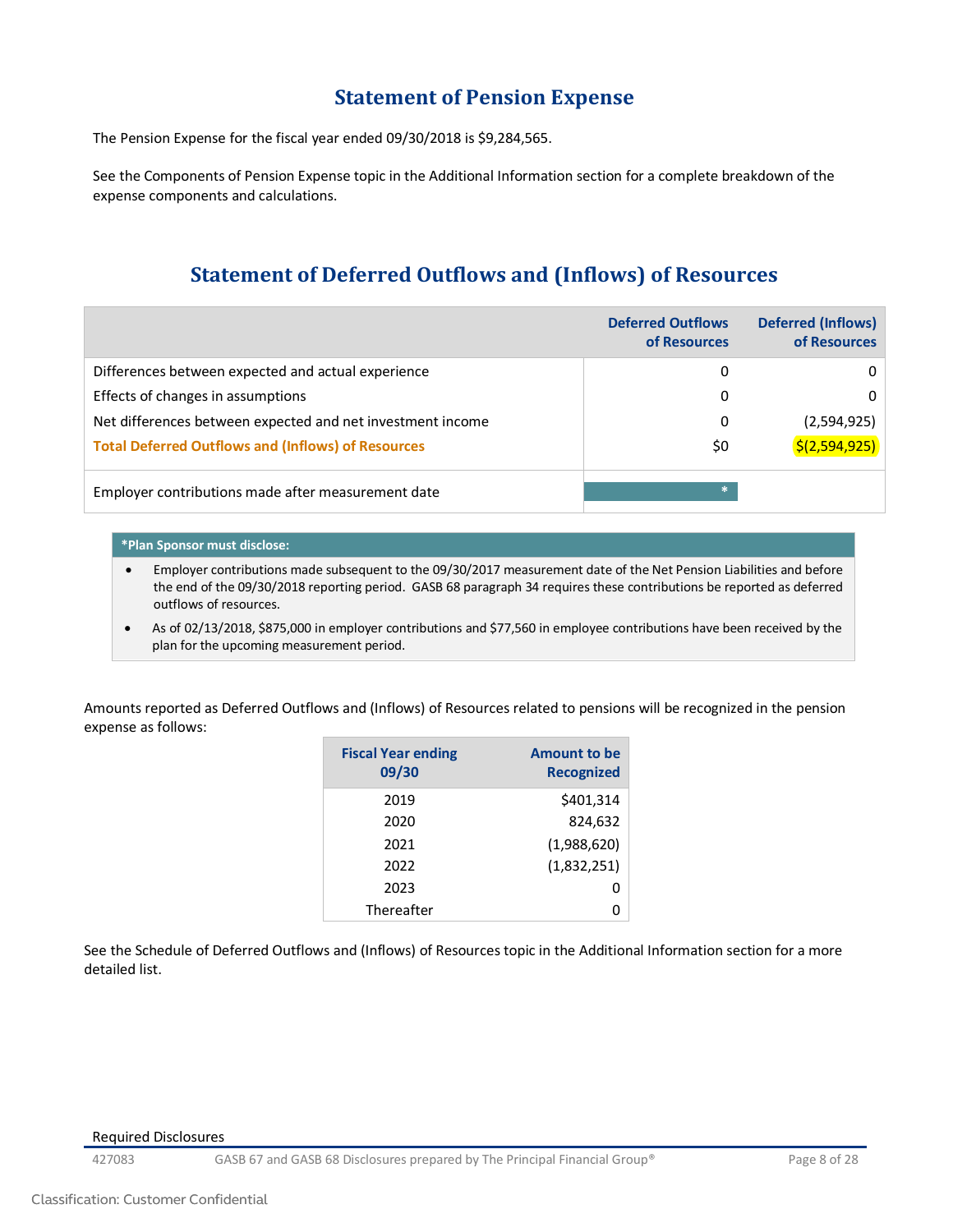# Notes to the Financial Statements

## **Summary of Significant Accounting Policies**

#### <span id="page-8-1"></span><span id="page-8-0"></span>**Method used to value investments**

Investments are valued as of the measurement date.

Investments in separate accounts held at The Principal Financial Group are commingled pools, rather than individual securities and are valued at fair market value.

#### **Net Fiduciary Position**

The Fiduciary Net Position and Changes in Fiduciary Net Position have been determined on the same basis for both GASB Statement 67 and Statement 68 reporting purposes.

### **Plan Description**

#### <span id="page-8-2"></span>**Plan Description**

Retirement Income Plan for General Employees of City of Pembroke Pines is a single-employer defined benefit pension plan sponsored by CITY OF PEMBROKE PINES - GENERAL.

There are no nonemployer contributing entities, as defined by GASB 67 and 68, for this plan.

There are no special funding situations, as defined by GASB 67 and 68, for this plan.

#### **Plan Administration**

#### **Plan Sponsor must disclose:**

- The authority under which benefit terms are established or may be amended.
- The pension plan's board and its composition (for example the number of trustees by source of selection or the types of constituency or credential applicable to selection).

#### Notes to Financial Statements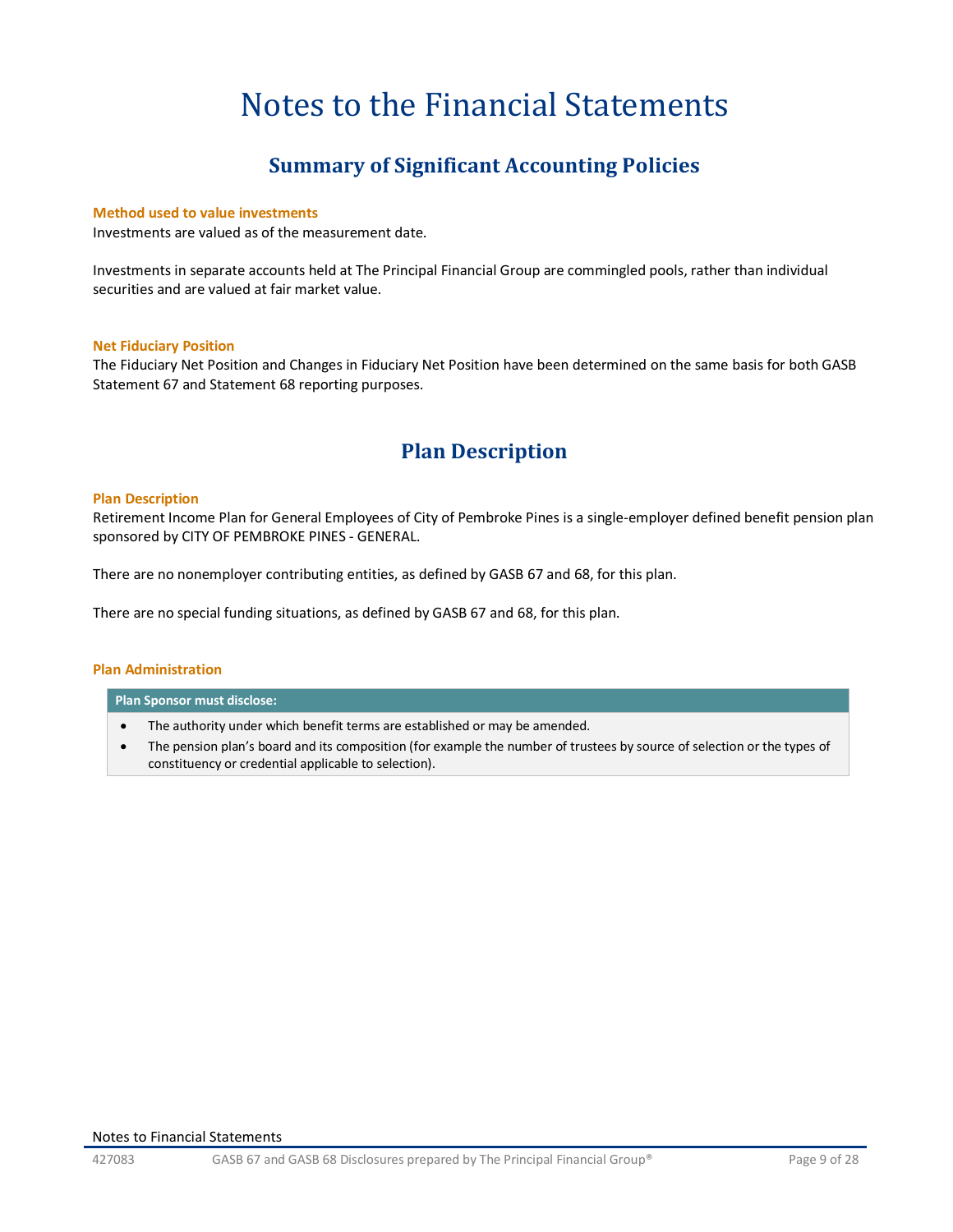#### **Plan membership**

| <b>Measurement date</b><br><b>Fiscal year end</b>                  | 09/30/2017<br>09/30/2018 |
|--------------------------------------------------------------------|--------------------------|
| Active plan members                                                | 35                       |
| Inactive plan members entitled to but not yet receiving benefits   | 245                      |
| Disabled plan members entitled to benefits                         |                          |
| Retired plan members or beneficiaries currently receiving benefits | 399                      |
| Total                                                              | 680                      |

The pension plan is closed to new entrants as of 10/01/2014.

The pension benefit accruals are frozen as of 07/01/2010 for those covered under bargaining agreement.

#### **Benefits provided**

The pension plan provides for retirement and other benefits as shown in Appendix 1 of this report.

There have been no changes in plan provisions during the measurement period.

There have been no changes in plan provisions between the 09/30/2017 measurement date and 02/13/2018.

#### **Plan Sponsor must disclose:**

- Changes in the plan provisions made after the certification date of this report and before the end of the reporting period.
- Estimated impact of these changes on Net Pension Liability.

#### **Contributions**

The municipality may be eligible to receive an allocation of state aid from the General Municipal Pension System State Aid Program which must be used for pension funding. State Aid is not a Special Funding Situation and is not a Nonemployer Contributing Entity contribution because it is not deposited directly to the pension plan, according to GASB 67 and 68 definitions.

Any funding requirements established by the MMO in excess of employee contributions and State Aid must be paid by the municipality in accordance with Act 205.

The basis for determining contributions is an actuarially determined contribution rate that is calculated each year in the plan's Actuarial Valuation Report. The actuarially determined contribution rate is the estimated amount necessary to finance the costs of benefits earned by plan members during the year, with additional amounts to finance any unfunded accrued liability and plan administrative expenses

In accordance with the plan's governing document, employees may be required to contribute to the plan.

Employees are currently required to contribute 7.25% of salary.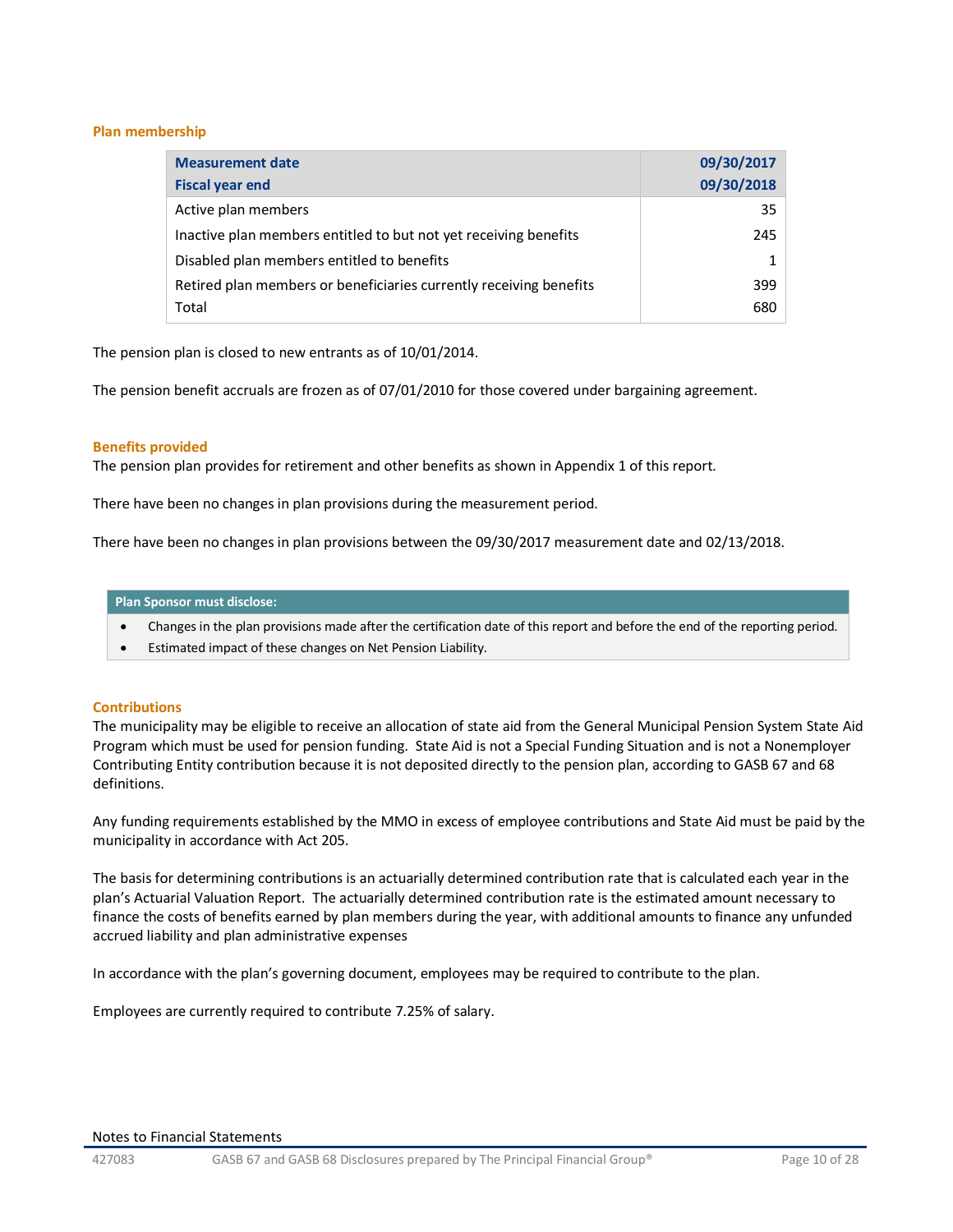The actuarially determined employer contribution for the measurement period ending 09/30/2017 is \$566,798 and the expected employee contributions are \$248,141.

The actuarially determined employer contribution for the upcoming measurement period ending 09/30/2018 is \$2,378,931 and the expected employee contributions are \$234,855.

As of 02/13/2018, \$875,000 in employer contributions and \$77,560 in employee contributions have been received by the plan for the upcoming measurement period.

#### **Plan Sponsor must disclose:**

- The authority under which contribution requirements for employer and employees are established.
- The authority under which contribution requirements for employer and employees may be amended.
- All employer contributions made after the 09/30/2017 measurement date of the Net Pension Liabilities and before the end of the 09/30/2018 reporting period as deferred outflows of resources.

### **Investments**

#### <span id="page-10-0"></span>**Investment policy**

A general listing of plan assets as of the 09/30/2017 measurement date is shown in Detail of Plan Assets by Category topic in the Additional Information section.

#### **Plan Sponsor must disclose:**

- Investment policies and strategies.
- Procedures and authority for establishing and amending investment policy decisions.
- Policies pertaining to asset allocation.
- Description of significant investment policy changes during the reporting period.

Principal Financial Advisors, Inc., a registered investment advisor and wholly owned subsidiary of Principal Financial Group, has been hired to manage the asset allocation strategy for your plan. They will provide additional information to assist you and your plan auditor in preparing the required disclosures.

#### **Concentrations**

As of the measurement date, the following are investments (other than US Government and US Government guaranteed obligations) in any one organization that represents 5 percent or more of the pension plan's fiduciary net position. \$179,828,477 x 0.05 =\$8,991,424

Principal Financial Group **\$179,824,827** 

#### **Money-weighted Rate of Return**

The money-weighted rate of return is calculated as a rate of return on pension plan investments incorporating the actual timing and amount of cash flows. This return is calculated net of investment expenses.

The annual money-weighted rate of return on plan investments for the measurement period of 10/01/2016 to 09/30/2017 is 12.37%.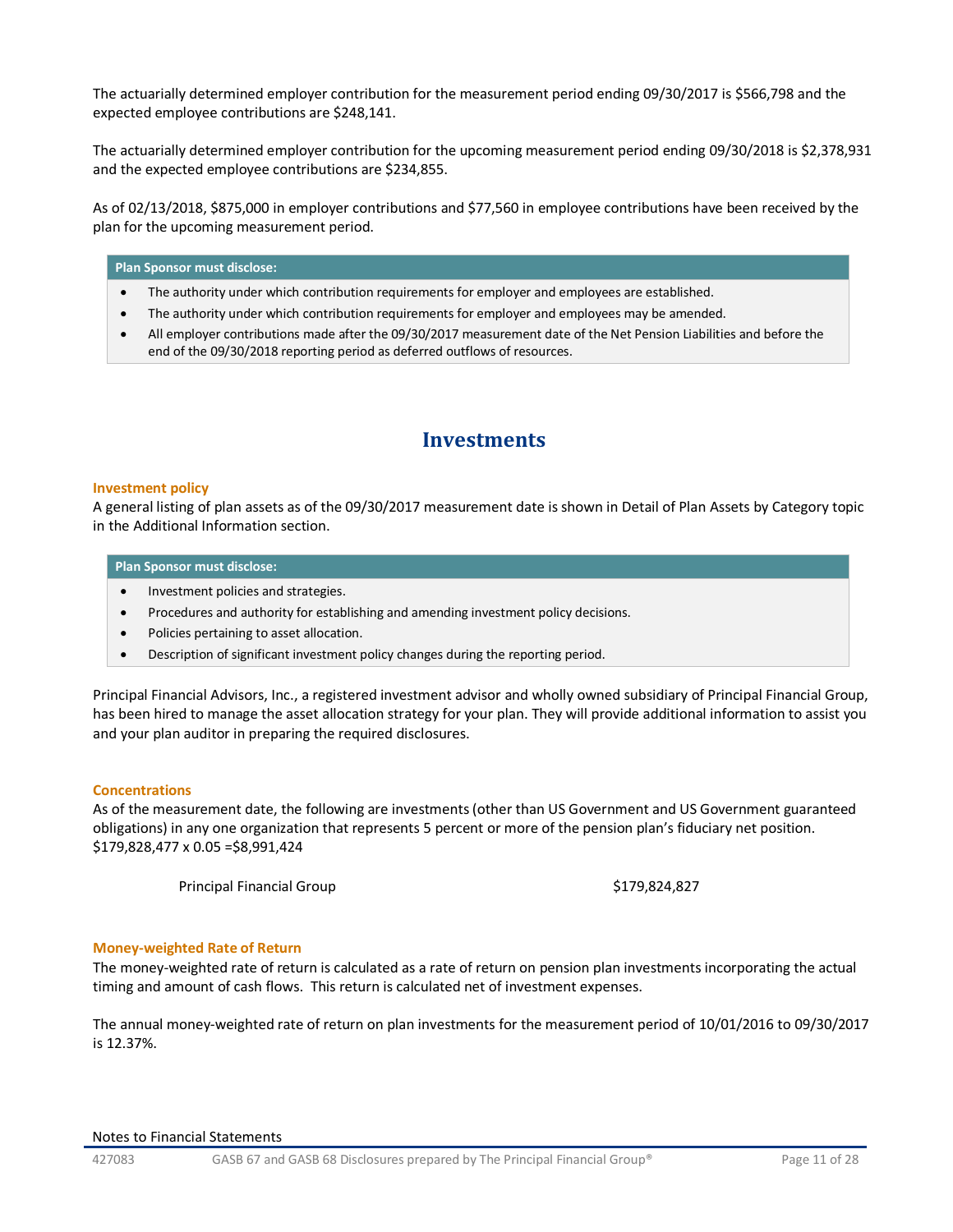The actual date and amount of each contribution, benefit payment and administrative expense payment was used in the calculation of the money-weighted rate of return. Please refer to the List of Transactions in the pension plan's fund statement for details.

|                                   |                |                 | <b>Amount with</b> |
|-----------------------------------|----------------|-----------------|--------------------|
|                                   | <b>Amount</b>  | <b>Interest</b> | <b>Interest</b>    |
| Fiduciary Net Position, beginning | \$167,490,116  | \$20,713,140    | \$188,203,256      |
| Total benefit payments            | (10, 560, 812) | (683, 919)      | (11, 244, 731)     |
| Total contributions               | 2,744,634      | 137,259         | 2,881,893          |
| Total administrative expenses     | (11,280)       | (661)           | (11, 941)          |
| Fiduciary Net Position, ending    |                |                 | \$179,828,477      |

#### **Receivables**

**Plan Sponsor must disclose:**

- Receivables from any long-term contracts for contributions.
- The terms of these contracts.
- The balances outstanding on any such long-term contracts at the end of the reporting period.
- Description of significant investment policy changes during the reporting period.

#### **Allocated Insurance Contracts**

No annuities were purchased for plan members during the measurement period.

#### **Reserves**

#### **Plan Sponsor must disclose:**

- Reserves set aside for purposes such as benefit increases or reduced employer contributions, a portion of the pension plan's fiduciary net position that otherwise would be available for existing pensions or for pension plan administration.
- A description of the policy related to such reserves.
- The authority under which the policy was established and may be amended.
- The purposes for and conditions under which the reserves are required or permitted to be used.
- The balances of the reserves.

#### **Deferred Retirement Option Program (DROP)**

The pension plan provides for DROP benefits as shown in Appendix 1- Plan Summary of this report.

The DROP fund balance held by the pension plan as of the measurement date was \$0. These funds are included in the plan's Fiduciary Net Position.

#### Notes to Financial Statements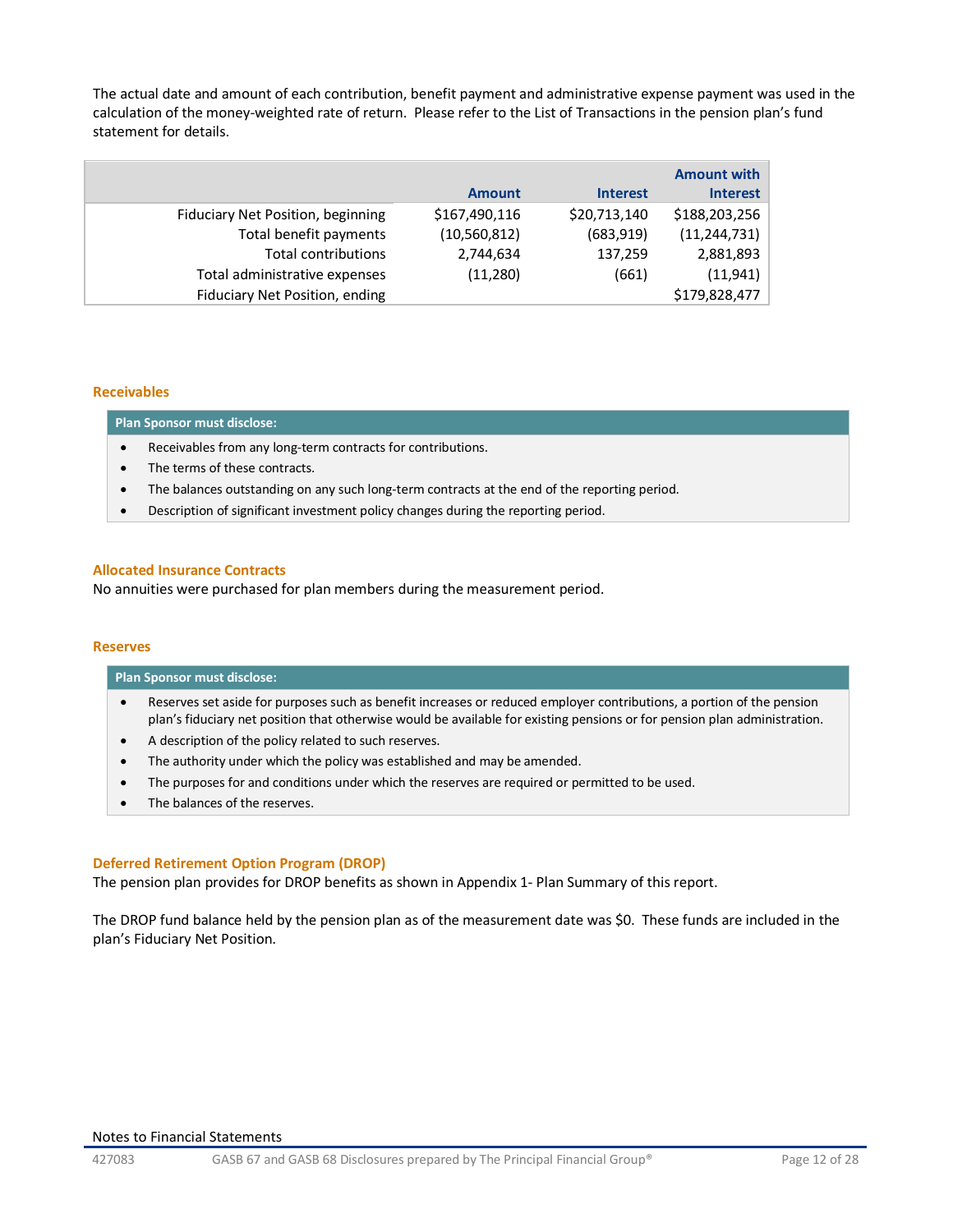## **Net Pension Liability**

#### <span id="page-12-0"></span>**Cost Method**

The entry age actuarial cost method is used for this disclosure. Under this method, the present value of the projected benefits of each individual included in the actuarial valuation is allocated on a level basis over the earnings between entry age and assumed exit age(s). The portion of the present value allocated to a year is the service cost.

#### **Measurement date**

A measurement period of 10/01/2016 to 09/30/2017 has been used for the plan year ending 09/30/2017 for GASB 67 reporting and for the fiscal year ending 09/30/2018 for GASB 68 reporting.

The net pension liability reported for CITY OF PEMBROKE PINES - GENERAL's fiscal year end of 09/30/2018 was measured as of 09/30/2017, using the total pension liability that was determined by an actuarial valuation as of 09/30/2017.

#### **Assumptions**

The end of period total pension liability was determined using the assumptions and methods described in Appendix 2.

The mortality tables have been updated to required Florida tables.

#### **Long-term rate of return**

The expected long-term rate of return assumption as of the end of period is 6.75%. The expected long-term rate of return was selected by City.

#### **Discount Rate**

The discount rate used to determine the end of period Total Pension Liability is 6.75%.

The plan's fiduciary net position and benefit payments were projected to determine if the plan's fiduciary net position was greater than or equal to the expected benefit payments for each period from 2017 to 2106. Benefit payments after 2106 are projected to be \$0.

The long-term rate of return of 6.75% is used to calculate the actuarial present value of projected payments for each future period when the projected Fiduciary Net Position is greater than the projected expected benefit payments. Otherwise, a municipal bond rate of 3.84% is used. The municipal bond rate is from Barclays Municipal GO Long Term (17+ Y) Index, which includes 20-year, tax-exempt general obligation municipal bonds with an average rating of AA/Aa or higher securities, as of the 09/30/2017 measurement date. The discount rate is a single rate that incorporates the long-term rate of return and municipal bond rate as described.

#### Notes to Financial Statements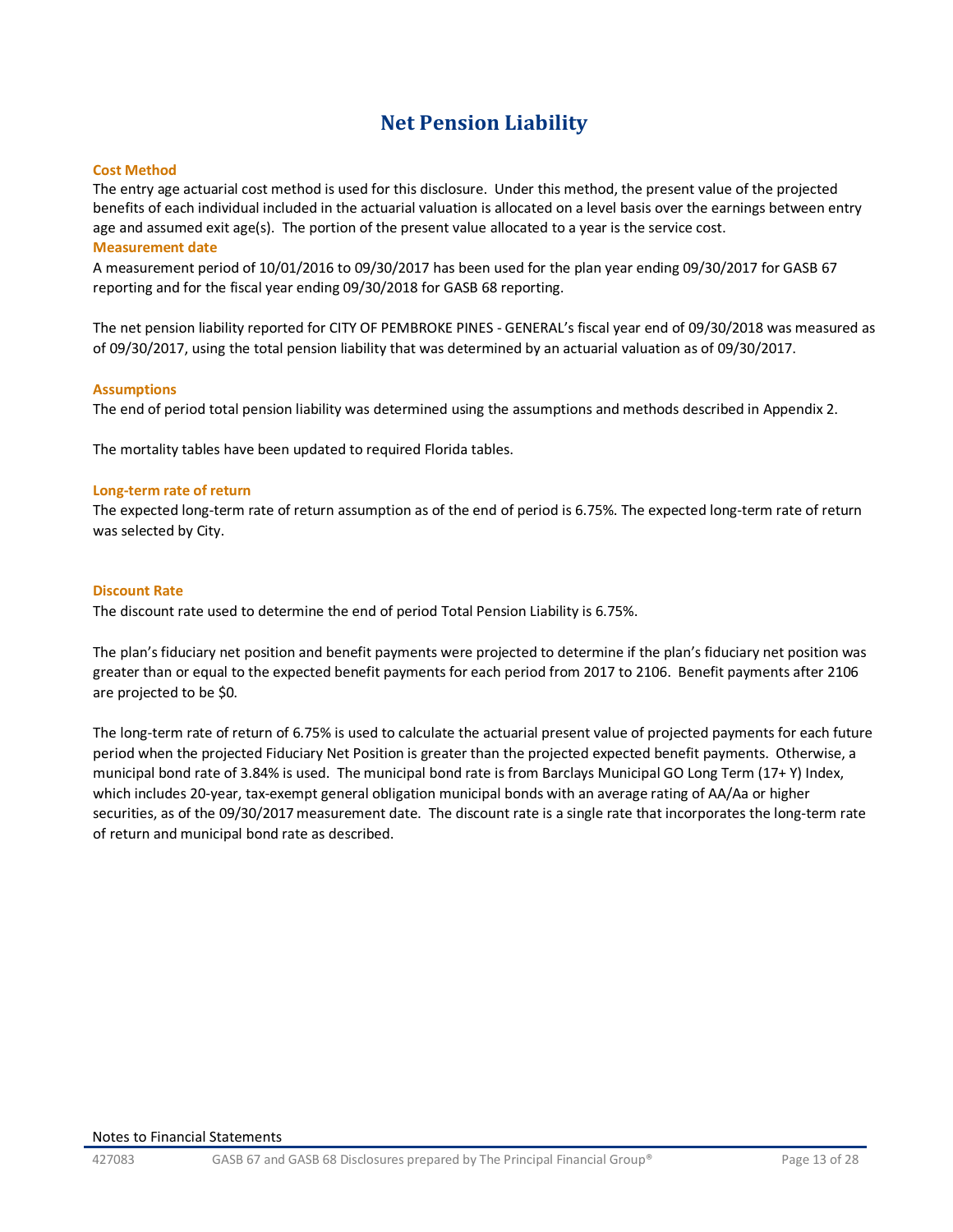# Required Supplementary Information

# **Schedule of Changes in Net Pension Liability**

<span id="page-13-1"></span><span id="page-13-0"></span>

| <b>Measurement Period Ending</b>              | 09/30/2017        | 09/30/2016        | 09/30/2015        | 09/30/2014        |  |
|-----------------------------------------------|-------------------|-------------------|-------------------|-------------------|--|
| <b>Fiscal Year Ending</b>                     | 09/30/2018        | 09/30/2017        | 09/30/2016        | 09/30/2015        |  |
| <b>Total Pension Liability</b>                |                   |                   |                   |                   |  |
| Service cost                                  | 366,046           | 277,835           | 267,925           | 210,178           |  |
| Interest                                      | 11,561,466        | 11,678,072        | 11,551,682        | 11,362,422        |  |
| Benefit payments                              | (10, 560, 812)    | (10, 243, 459)    | (9,814,147)       | (10,021,946)      |  |
| Difference between expected and actual        |                   |                   |                   |                   |  |
| experience                                    | 1,023,439         | 562,441           | 135               | 1,255,121         |  |
| Change in assumptions                         | 7,170,147         | 13,441,392        | 838,952           | 3,309,464         |  |
| Change in benefit terms                       | 0                 | $\mathbf 0$       | 0                 | 0                 |  |
| <b>Net Change in Total Pension Liability</b>  | \$9,560,286       | \$15,716,281      | \$2,844,547       | \$6,115,239       |  |
| Total Pension Liability, beginning of period  | \$176,489,901     | \$160,773,620     | \$157,929,073     | \$151,813,834     |  |
| <b>Total Pension Liability, end of period</b> | \$186,050,187     | \$176,489,901     | \$160,773,620     | \$157,929,073     |  |
| <b>Fiduciary Net Position</b>                 |                   |                   |                   |                   |  |
| Employee contributions                        | 244,566           | 249,519           | 251,779           | 245,607           |  |
| <b>Employer contributions</b>                 | 2,500,068         | 6,500,000         | 9,174,902         | 16,474,902        |  |
| Other contributions                           | 0                 | $\mathbf 0$       | 0                 | 0                 |  |
| Net investment income                         | 20,165,819        | 12,366,901        | (1,774,130)       | 12,873,758        |  |
| Benefit payments                              | (10, 560, 812)    | (10, 243, 459)    | (9,814,147)       | (10,021,946)      |  |
| <b>Administration expenses</b>                | (11,280)          | (1,740)           | (280)             | (2, 299)          |  |
| Other expenses                                | $\mathbf 0$       | 0                 | 0                 | $\mathbf 0$       |  |
| Other deductions                              | $\Omega$          | $\Omega$          | 0                 | 0                 |  |
| <b>Net Change in Fiduciary Net Position</b>   | \$12,338,361      | \$8,871,221       | ( \$2,161,876)    | \$19,570,022      |  |
| Fiduciary Net Position, beginning of period   | \$167,490,116     | \$158,618,895     | \$160,780,771     | \$141,210,749     |  |
| <b>Fiduciary Net Position, end of period</b>  | \$179,828,477     | \$167,490,116     | \$158,618,895     | \$160,780,771     |  |
| <b>Net Pension Liability</b>                  |                   |                   |                   |                   |  |
| <b>Net Pension Liability</b>                  | \$6,221,710       | \$8,999,785       | \$2,154,725       | \$(2,851,698)     |  |
| <b>End of period assumptions</b>              |                   |                   |                   |                   |  |
| Long-term rate of return                      | 6.75%             | 6.75%             | 7.50%             | 7.75%             |  |
| Discount rate                                 | 6.75%             | 6.75%             | 7.50%             | 7.55%             |  |
| Salary increase assumption                    | $S5 + 2.50%$      | $S5 + 2.50%$      | $S5 + 2.50%$      | $S5 + 2.50%$      |  |
| COLA increase assumption**                    | 2.0% & 3.0%       | 2.0% & 3.0%       | 2.0% & 3.0%       | 2.0% & 3.0%       |  |
| Retirement age assumption                     | $55 + 10$ yrs svc | $55 + 10$ yrs svc | $55 + 10$ yrs svc | $55 + 10$ yrs svc |  |
| Plan changes                                  | none              | none              | none              | none              |  |

\*\*depending on location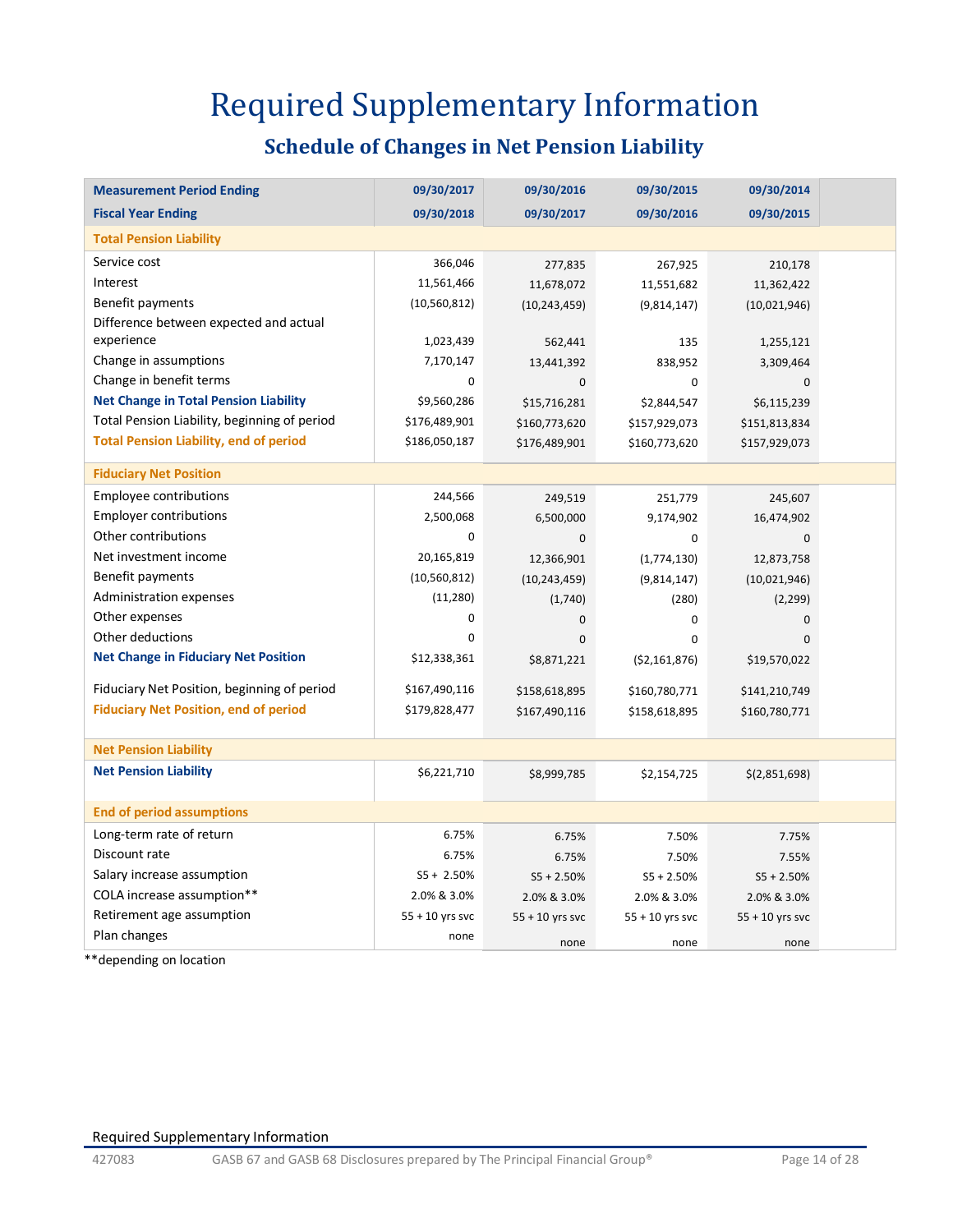## **Schedule of Pension Liability Ratios**

<span id="page-14-0"></span>

| <b>Measurement Period Ending</b>                                     | 09/30/2017  | 09/30/2016  | 09/30/2015  | 09/30/2014  |
|----------------------------------------------------------------------|-------------|-------------|-------------|-------------|
| <b>Fiscal Year Ending</b>                                            | 09/30/2018  | 09/30/2017  | 09/30/2016  | 09/30/2015  |
| <b>Ratios</b>                                                        |             |             |             |             |
| Fiduciary net position as a percentage of total<br>pension liability | 96.66%      | 94.90%      | 98.66%      | 101.81%     |
| Covered employee payroll*                                            | \$3,148,593 | \$3,441,627 | \$3,280,160 | \$3,163,848 |
| Net pension liability as a percentage of covered<br>employee payroll | 197.60%     | 261.50%     | 65.69%      | $-90.13%$   |

#### **\* Plan Sponsor must adjust:**

• Covered employee payroll and ratios if the total payroll paid to covered employees during the measurement period is different than the payroll reported for pension purposes.

Required Supplementary Information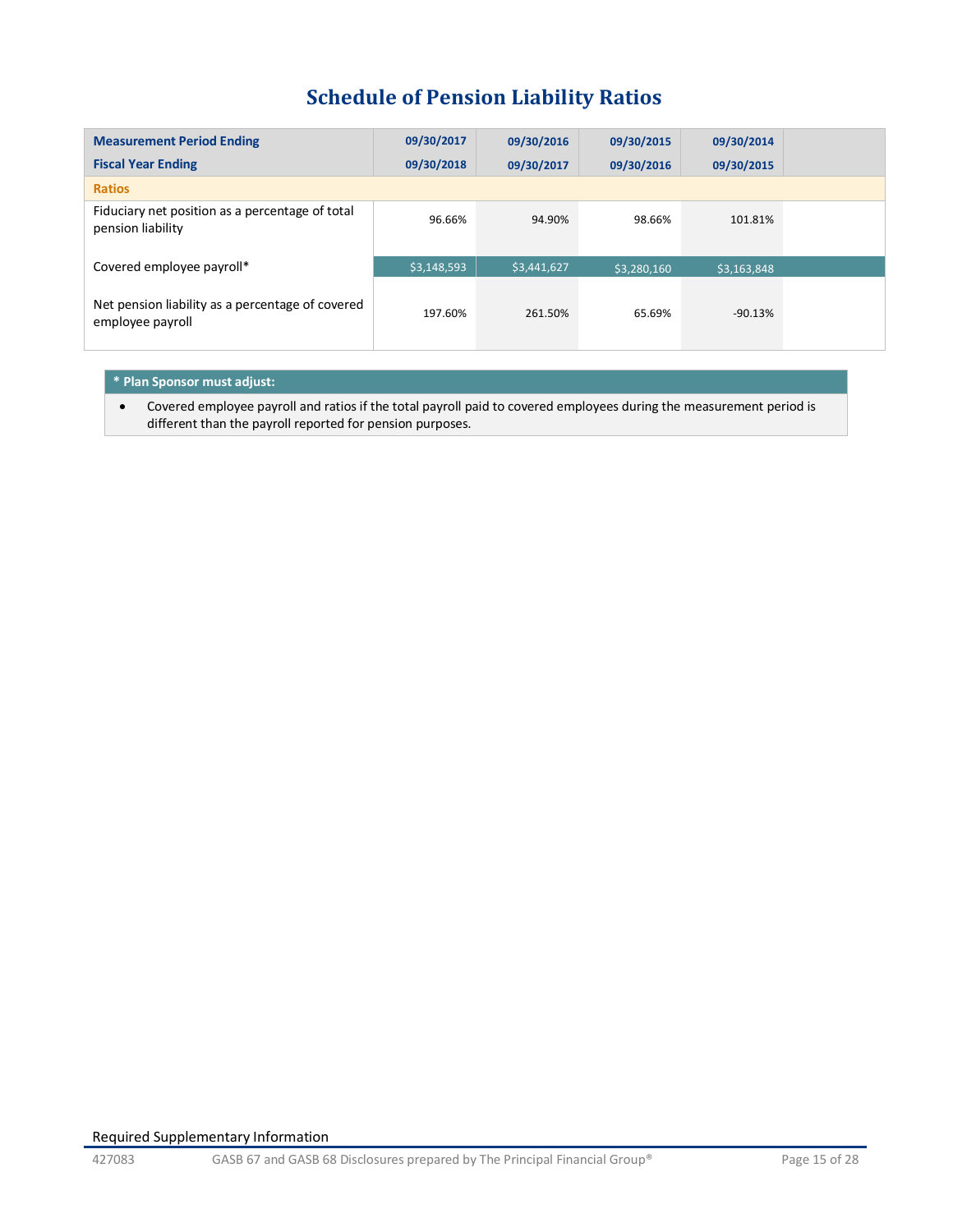## **Schedule of Employer (ER) Contributions for GASB 67**

<span id="page-15-0"></span>

| 09/30/2014        |
|-------------------|
|                   |
|                   |
| \$3,892,070       |
| 16,474,902        |
| (12,582,832)      |
|                   |
| \$3,163,848       |
| 520.72%           |
|                   |
| 7.75%             |
| 7.75%             |
| $S5 + 2.50\%$     |
| 2.0% & 3.0%       |
| $55 + 10$ yrs svc |
| none              |
|                   |

\*\*depending on location

A complete list of assumptions and methods used to calculate the Actuarially Determined Contribution is found in the annual Actuarial Valuation Report.

#### **\*Plan Sponsor must adjust:**

• Covered employee payroll and ratios if the total payroll paid to covered employees during the measurement period is different than the payroll reported for pension purposes.

### **Schedule of Money-weighted Investment Returns**

<span id="page-15-1"></span>

| <b>Measurement Period Ending</b>                                                       | 09/30/2017 | 09/30/2016 | 09/30/2015 | 09/30/2014 |  |
|----------------------------------------------------------------------------------------|------------|------------|------------|------------|--|
| <b>Fiscal Year Ending</b>                                                              | 09/30/2018 | 09/30/2017 | 09/30/2016 | 09/30/2015 |  |
| Annual money-weighted rate of return on plan<br>investments, net of investment expense | 12.37%     | 8.01%      | (1.12%)    | 14.04%     |  |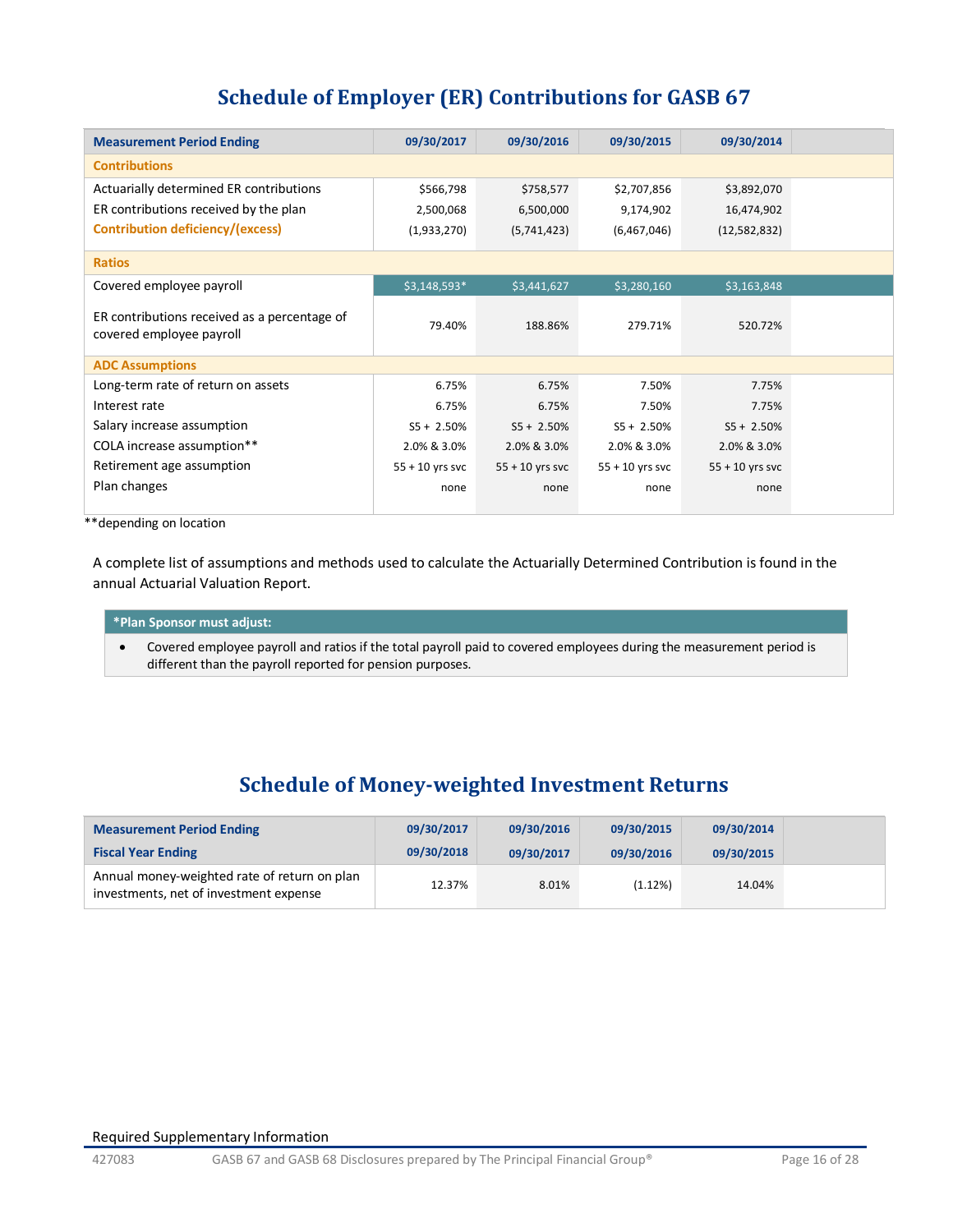# Additional Information

## **Detail of Plan Assets by Category**

<span id="page-16-1"></span><span id="page-16-0"></span>A measurement date of 09/30/2017 has been used for the fiscal year ending 09/30/2018.

| <b>Asset Class/Investment Advisor</b> | <b>Investment Option</b>       | as of 09/30/2017<br>measurement date |
|---------------------------------------|--------------------------------|--------------------------------------|
| Large U.S. Equity                     |                                |                                      |
| <b>Principal Global Investors</b>     | Equity Income Sep Acct-I3      | \$11,709,651.82                      |
| <b>Principal Global Investors</b>     | LargeCap Value Sep Acct-I2     | 11,557,896.69                        |
| <b>Principal Global Investors</b>     | LargeCap S&P 500 Index SA-I5   | 9,832,587.67                         |
| T. Rowe Price/Brown Advisory          | LargeCap Growth I Sep Acct-I2  | 23,189,077.19                        |
| <b>Small/Mid U.S. Equity</b>          |                                |                                      |
| Principal Global/Barrow Hanley        | MidCap Value III Sep Acct-14   | 3,451,291.61                         |
| Robert Baird/William Blair            | MidCap Growth III Sep Acct-12  | 3,459,458.65                         |
| DFA/Vaughan Nelson/LA Capital         | SmallCap Value II Sep Acct-I2  | 1,666,577.77                         |
| AB/Brown/Emerald                      | SmallCap Growth I Sep Acct-I2  | 1,661,273.75                         |
| <b>International Equity</b>           |                                |                                      |
| <b>Principal Global Investors</b>     | Intl Emerging Mkts SA-I5       | 3,699,314.82                         |
| Causeway / Barrow Hanley              | Overseas Sep Acct-Z            | 21,421,227.51                        |
| Principal Global Investors/DFA        | Intl SmallCap Separate Acct-Z  | 3,747,773.08                         |
| <b>Balanced/Asset Allocation</b>      |                                |                                      |
| Multiple Sub-Advisors                 | Diversified Real Asset SA-13   | 3,608,273.05                         |
| <b>Fixed Income</b>                   |                                |                                      |
| JP Morgan / Neuberger Berman          | High Yield I Separate Acct-12  | 7,181,995.44                         |
| <b>Mellon Capital Mgmt</b>            | Bond Market Index Sep Acct-I3  | 15,667,099.27                        |
| <b>Principal Global Investors</b>     | Core Plus Bond Separate Act-15 | 47,118,101.27                        |
| Principal Real Estate Inv             | U.S. Property SA-I5            | 10,853,226.77                        |
| <b>Ending Balance</b>                 |                                | \$179,824,826.36                     |

A general listing of plan assets as of the measurement date is shown here, but additional disclosure may be appropriate. You should obtain information on investment options from the applicable investment manager or sponsor.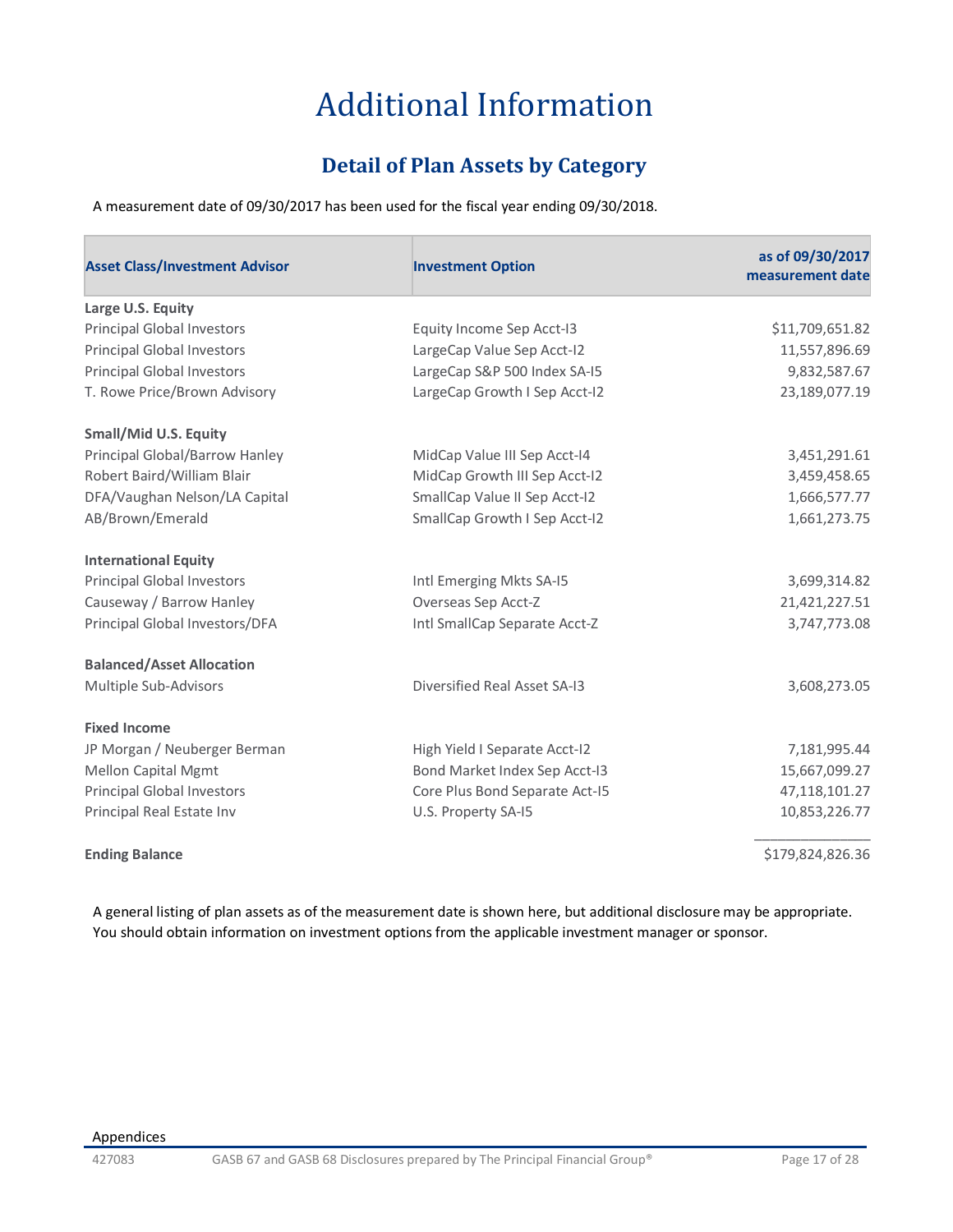# **Components of Pension Expense**

<span id="page-17-0"></span>

| <b>For Fiscal Year Ending</b>                               | 09/30/2018   |
|-------------------------------------------------------------|--------------|
| <b>Pension Expense</b>                                      |              |
| Service cost                                                | \$366,046    |
| Interest cost                                               | 11,561,466   |
| Contributions from employees                                | (244, 566)   |
| Expected investment income                                  | (11,004,560) |
| Administrative expenses                                     | 11,280       |
| Other expenses                                              | 0            |
| Other deductions                                            | $\Omega$     |
| Change in benefit provisions                                | $\Omega$     |
| Recognition of Deferred Outflows and (Inflows) due to:      |              |
| Differences between expected and actual experience          | 1,023,439    |
| Changes in assumptions                                      | 7,170,147    |
| Differences between expected and actual investment earnings | 401,313      |
| <b>Total pension expense</b>                                | \$9,284,565  |
| Rates used to determine pension expense                     |              |
| Discount rate                                               | 6.75%        |
| Long-term rate of return                                    | 6.75%        |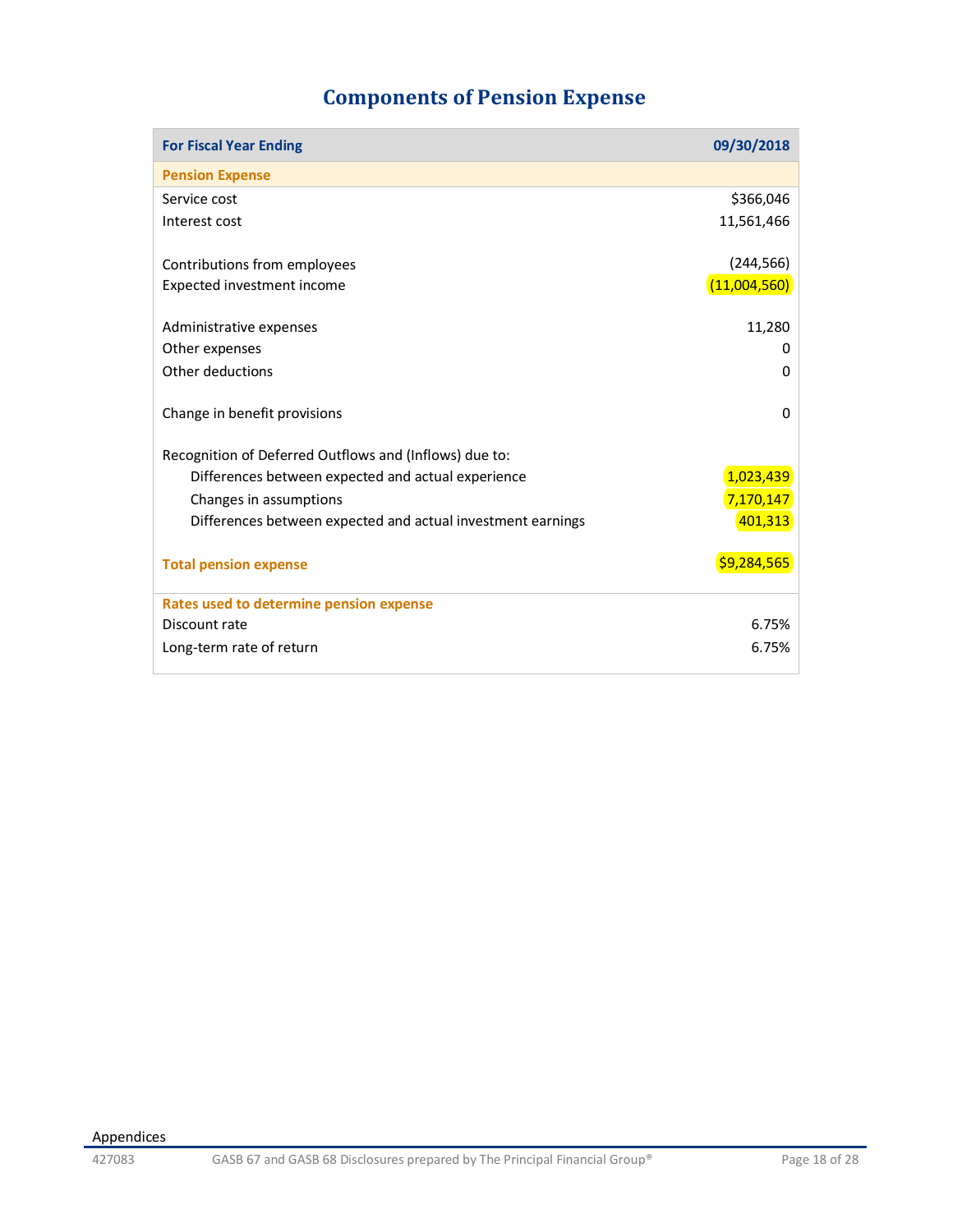## **Development of Components of Pension Expense**

<span id="page-18-0"></span>

| <b>For Fiscal Year Ending</b>                        | 09/30/2018     |
|------------------------------------------------------|----------------|
| <b>Interest Cost</b>                                 |                |
| Using 6.75% discount rate                            |                |
| On \$176,489,901 total pension liability             | \$11,913,069   |
| On \$366,046 service cost                            | 24,708         |
| Adjustment for benefit distributions of \$10,560,812 | (376, 311)     |
| <b>Interest Cost</b>                                 | \$11,561,466   |
| <b>Expected Investment Income</b>                    |                |
| Using 6.75% long-term rate of return                 |                |
| On \$167,490,116 fiduciary net position              | \$(11,305,583) |
| Adjustment for benefit distributions of \$10,560,812 | 376,311        |
| Adjustment for administration expenses of \$11,280   | 366            |
| Adjustment for other expenses of \$0                 | 0              |
| Adjustment for other deductions of \$0               | O              |
| Adjustment for employee contributions \$244,566      | (7,614)        |
| Adjustment for employer contributions \$2,500,068    | (68,040)       |
| <b>Expected investment income</b>                    | \$(11,004,560) |

The following Deferred Outflows and (Inflows) are recognized in Pension Expense:

- Differences between expected and actual experience, over a closed period equal to the average of the expected remaining service lives of all employees (active employees, vested terminated, and retirees).
- Changes in assumptions, over a closed period equal to the average of the expected remaining service lives of all employees (active employees, vested terminated, and retirees).
- Differences between projected and actual earnings on pension plan investments, over a closed five-year period.

| <b>Recognition of Deferred Outflows and Inflows</b> |                      |                                                          |                                                      |                                   |                                                       |                                  |
|-----------------------------------------------------|----------------------|----------------------------------------------------------|------------------------------------------------------|-----------------------------------|-------------------------------------------------------|----------------------------------|
| <b>Date</b><br><b>Established</b>                   | <b>Type</b>          | <b>Initial or</b><br><b>Prior Year</b><br><b>Balance</b> | <b>Current</b><br><b>Amount</b><br><b>Recognized</b> | <b>Deferred</b><br><b>Balance</b> | <b>Upcoming</b><br><b>Amount</b><br><b>Recognized</b> | <b>Years</b><br><b>Remaining</b> |
| 09/30/2018                                          | Experience           | \$1,023,439                                              | \$1,023,439                                          | \$0                               | \$0                                                   | 0.00                             |
| 09/30/2018                                          | Assumption           | 7,170,147                                                | 7,170,147                                            | 0                                 | 0                                                     | 0.00                             |
| 09/30/2018                                          | Investment<br>Income | (9, 161, 259)                                            | (1,832,252)                                          | (7,329,007)                       | (1,832,252)                                           | 4.00                             |
| 09/30/2017                                          | Investment<br>Income | (625, 472)                                               | (156, 368)                                           | (469, 104)                        | (156, 368)                                            | 3.00                             |
| 09/30/2016                                          | Investment<br>Income | 8,439,758                                                | 2,813,253                                            | 5,626,505                         | 2,813,253                                             | 2.00                             |
| 09/30/2015                                          | Investment<br>Income | (846, 639)                                               | (423,320)                                            | (423, 319)                        | (423,319)                                             | 1.00                             |
|                                                     | Total                | \$5,999,974                                              | \$8,594,899                                          | \$(2,594,925)                     | \$401,314                                             |                                  |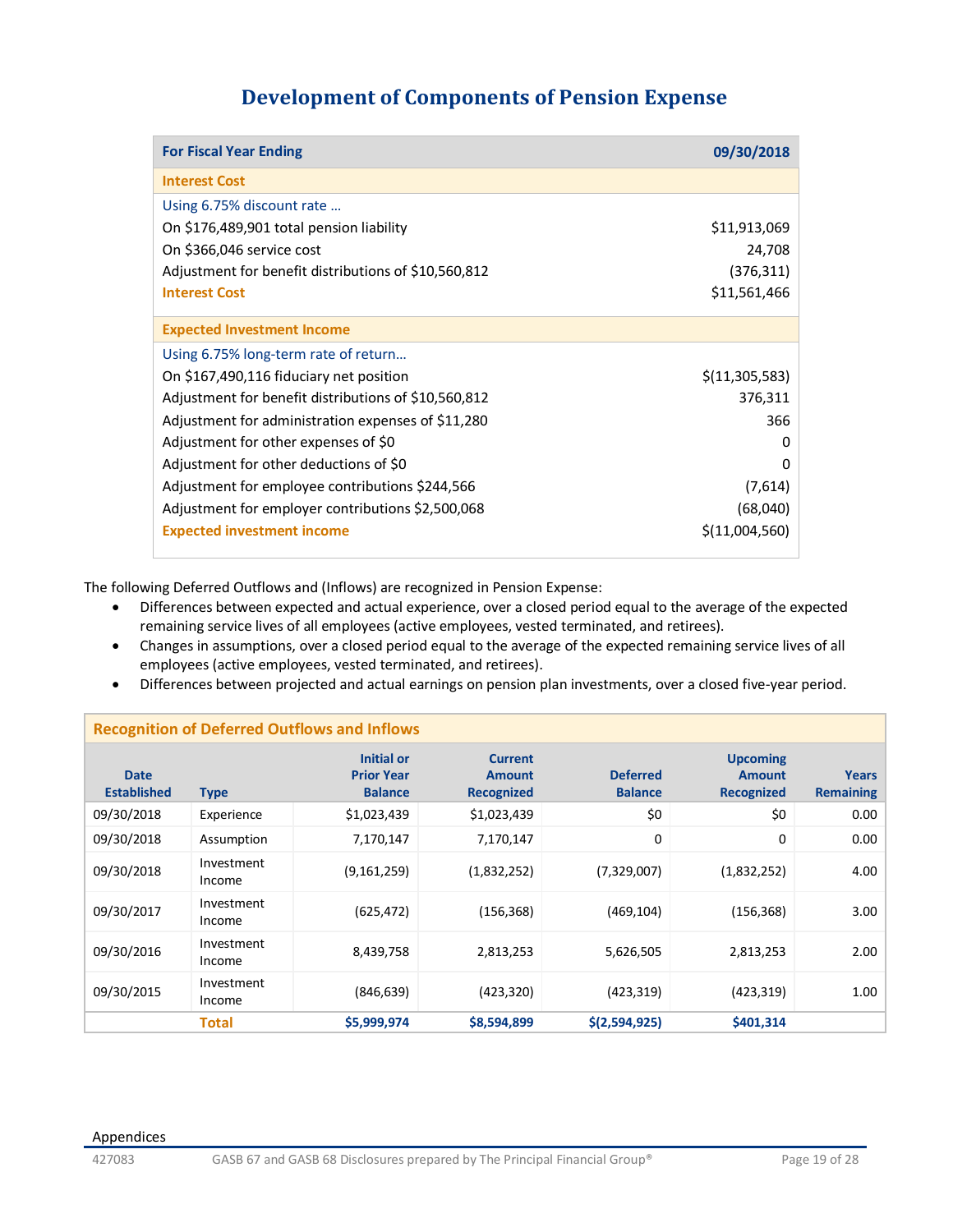# Appendices

## **Appendix 1 – Plan Summary**

<span id="page-19-1"></span><span id="page-19-0"></span>This report reflects the maximum benefit limits under Internal Revenue Code (IRC) Section 415 and maximum compensation limits under IRC Section 401 in effect on the first day of each plan year.

The following is a summary of plan provisions and does not alter the intent or meanings of the provisions contained in the contract or plan document.

| <b>Plan Eligibility</b> |                                                                                                                                                                                                               |  |
|-------------------------|---------------------------------------------------------------------------------------------------------------------------------------------------------------------------------------------------------------|--|
| <b>Class</b>            | Any general or utility employee whose customary employment with the employer is at least 30<br>hours per week or an elected official subject to the provisions of Chapter 112.048 of the Florida<br>Statutes. |  |
|                         | Bargaining - no employee hired on and after 02/01/2010 will become an active participant and<br>no inactive participant or former participant will again become an active participant.                        |  |
|                         | Non-collective bargaining - no employee hired on and after 10/01/2014 will become an active<br>participant and no inactive participant or former participant will again become an active<br>participant.      |  |

| <b>Normal Retirement Benefit</b>   |                                                                                                                                                                                                                           |  |
|------------------------------------|---------------------------------------------------------------------------------------------------------------------------------------------------------------------------------------------------------------------------|--|
| Age                                | The later of attained age 55 or ten years vesting service.                                                                                                                                                                |  |
| <b>Form</b>                        | Monthly annuity payable for life with payments guaranteed to be at least equal to the<br>participant's accumulation on the normal retirement date (optional forms may be elected in<br>advance of retirement).            |  |
| <b>Amount</b><br>(Accrued Benefit) | 2.85% of average compensation multiplied by accrual service. Maximum benefit is 80% of<br>average compensation (28.07 years).<br>Benefit is frozen effective 07/01/2010 for those covered under the bargaining agreement. |  |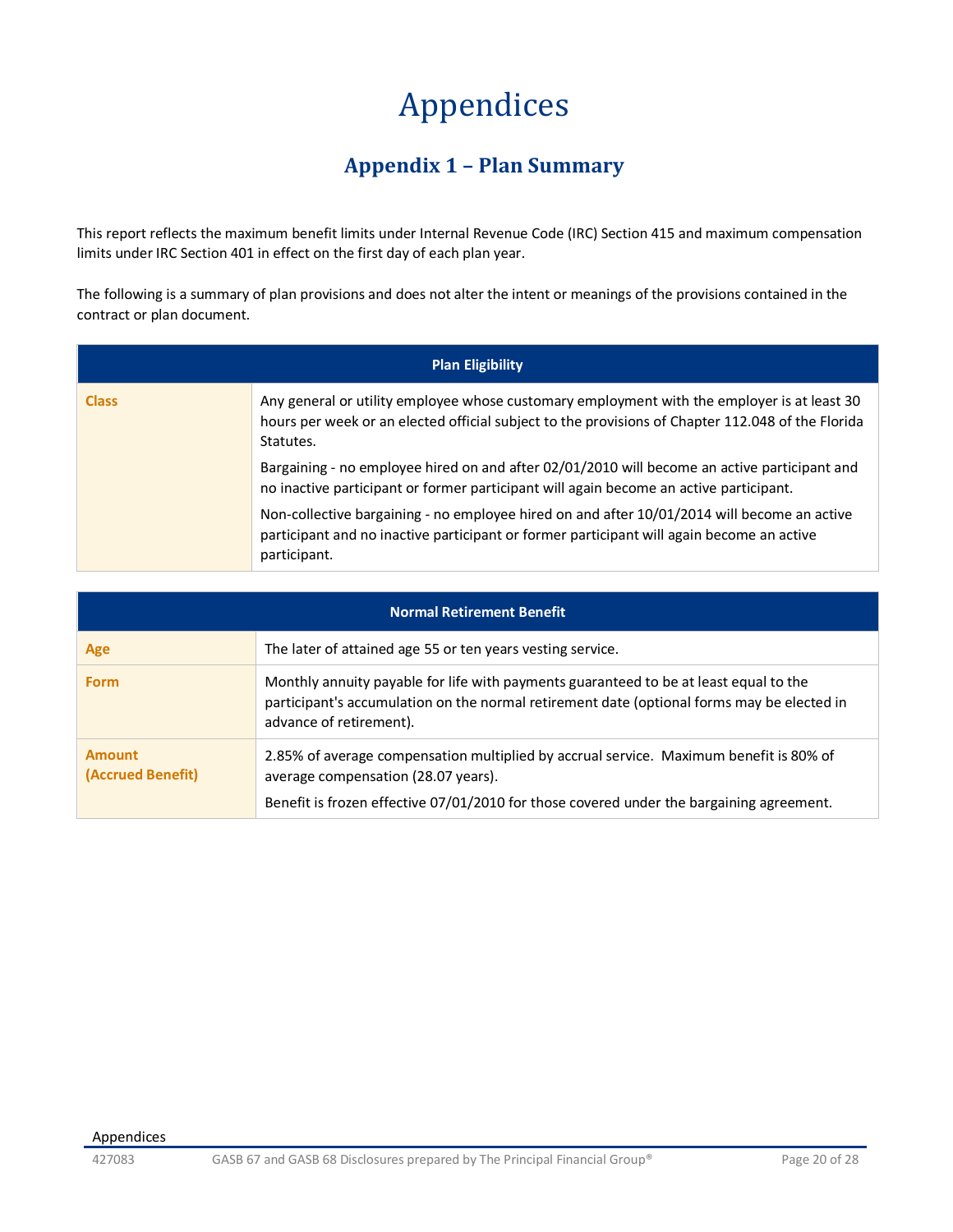| <b>Early Retirement Benefit</b> |                                                                                                                                             |  |
|---------------------------------|---------------------------------------------------------------------------------------------------------------------------------------------|--|
| Age                             | Attained age 50.                                                                                                                            |  |
| <b>Service</b>                  | Completed 5 years of service.                                                                                                               |  |
| <b>Form</b>                     | Same as Normal Retirement Benefit                                                                                                           |  |
| <b>Amount</b>                   | Accrued Benefit on Early Retirement Date reduced by 6 2/3% for each year that the Early<br>Retirement Date precedes Normal Retirement Date. |  |

| Late Retirement Benefit |                                                                                                                                                                                   |
|-------------------------|-----------------------------------------------------------------------------------------------------------------------------------------------------------------------------------|
| Age                     | No maximum age                                                                                                                                                                    |
| <b>Form</b>             | Same as Normal Retirement Benefit.                                                                                                                                                |
| <b>Amount</b>           | Greater of Accrued Benefit on Late Retirement Date or Accrued Benefit on Normal Retirement<br>Date increased to recognize that annuity commences subsequent to normal retirement. |

| <b>Termination Benefit</b> |                                                                                                                                                                                                                                                                                                                                                                                                                                                                                                                                                                     |  |
|----------------------------|---------------------------------------------------------------------------------------------------------------------------------------------------------------------------------------------------------------------------------------------------------------------------------------------------------------------------------------------------------------------------------------------------------------------------------------------------------------------------------------------------------------------------------------------------------------------|--|
| <b>Vesting Percentage</b>  | Subsequent to five years of service, 50%, plus 10% for each year of service thereafter, up to<br>100%. However, vesting shall be 100% on or subsequent to the earliest of normal retirement<br>date, date when first eligible to early retire or the date of total and permanent disability.                                                                                                                                                                                                                                                                        |  |
| <b>Form</b>                | Same as Normal Retirement Benefit with income deferred until Normal Retirement Date.                                                                                                                                                                                                                                                                                                                                                                                                                                                                                |  |
| <b>Amount</b>              | Equal to the sum of<br>The amount of retirement annuity which could be purchased on his normal<br>(a)<br>retirement date by his participant's required contribution account.<br>Vesting percentage times the excess of the pension benefit as of the date of<br>(b)<br>termination over (a) above.<br>At any time on or after termination, the participant may elect to receive his participant's<br>required contribution account in cash in lieu of any and all retirement benefits that could be<br>provided by his participant's required contribution account. |  |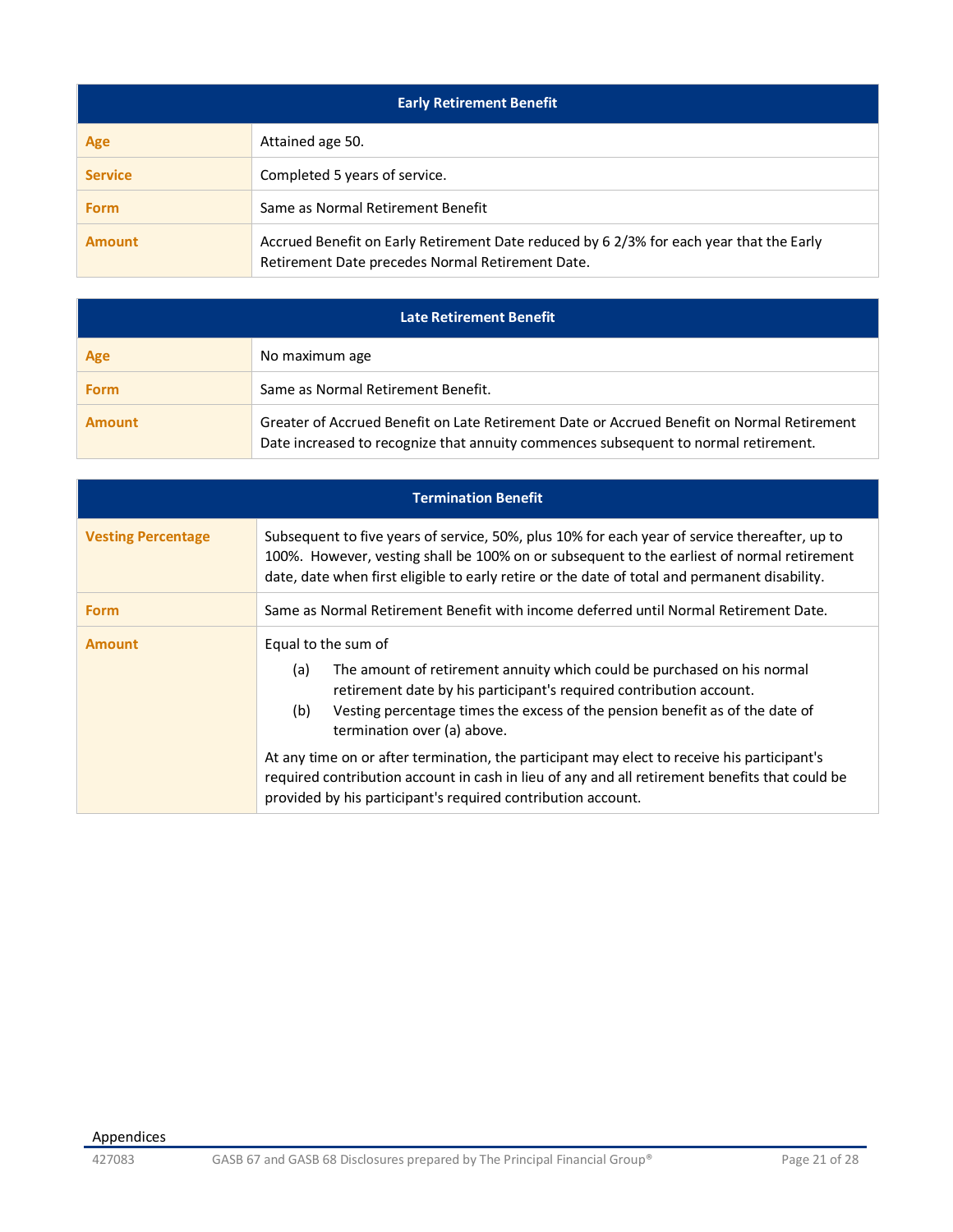| <b>Disability Benefit</b>                                                                                                                                                                                                                  |  |  |
|--------------------------------------------------------------------------------------------------------------------------------------------------------------------------------------------------------------------------------------------|--|--|
| An active participant who becomes totally and permanently disabled prior to his retirement<br>date. Ten years of vesting service is required for a non-service related disability benefit to be<br>payable.                                |  |  |
| Monthly income payable until normal retirement, death, or recovery and a deferred annuity<br>payable at the Normal Retirement Date.                                                                                                        |  |  |
| For a service related disability, the greater of his accrued benefit on date of disability or 40% of<br>his current monthly compensation on such date.<br>For a non-service related disability, the accrued benefit on date of disability. |  |  |
|                                                                                                                                                                                                                                            |  |  |

| <b>Contributions</b>                           |                                                                                                                                                                   |  |
|------------------------------------------------|-------------------------------------------------------------------------------------------------------------------------------------------------------------------|--|
| <b>Salary Reduction</b><br><b>Contribution</b> | Tax deductible contributions made by the employer on behalf of the employee. This is 7.25%<br>of monthly earnings that have been deducted from the employees pay. |  |
|                                                | Effective 07/01/2010, 0% of monthly earnings will be deducted for those covered under the<br>bargaining agreement.                                                |  |

| <b>Death Benefit</b>                   |                                                                                                                                                                                                                                                                                             |  |
|----------------------------------------|---------------------------------------------------------------------------------------------------------------------------------------------------------------------------------------------------------------------------------------------------------------------------------------------|--|
| <b>Greater of A or B below.</b>        |                                                                                                                                                                                                                                                                                             |  |
| A. Single Sum Death Benefit            |                                                                                                                                                                                                                                                                                             |  |
| <b>Form</b>                            | Single sum.                                                                                                                                                                                                                                                                                 |  |
| <b>Amount</b>                          | Participant's accumulation on date of death.                                                                                                                                                                                                                                                |  |
| <b>B. Pre-Retirement Death Benefit</b> |                                                                                                                                                                                                                                                                                             |  |
| Age                                    | Attained age 50.                                                                                                                                                                                                                                                                            |  |
| <b>Service</b>                         | Five years of service.                                                                                                                                                                                                                                                                      |  |
| <b>Form</b>                            | Monthly annuity payable to spouse.                                                                                                                                                                                                                                                          |  |
| <b>Amount</b>                          | If death occurs between Early Retirement Date and Normal Retirement Date, the benefit is an<br>annuity to the spouse for an amount no less than would have been received had the participant<br>elected a joint and 50% survivorship benefit option and early retired the day before death. |  |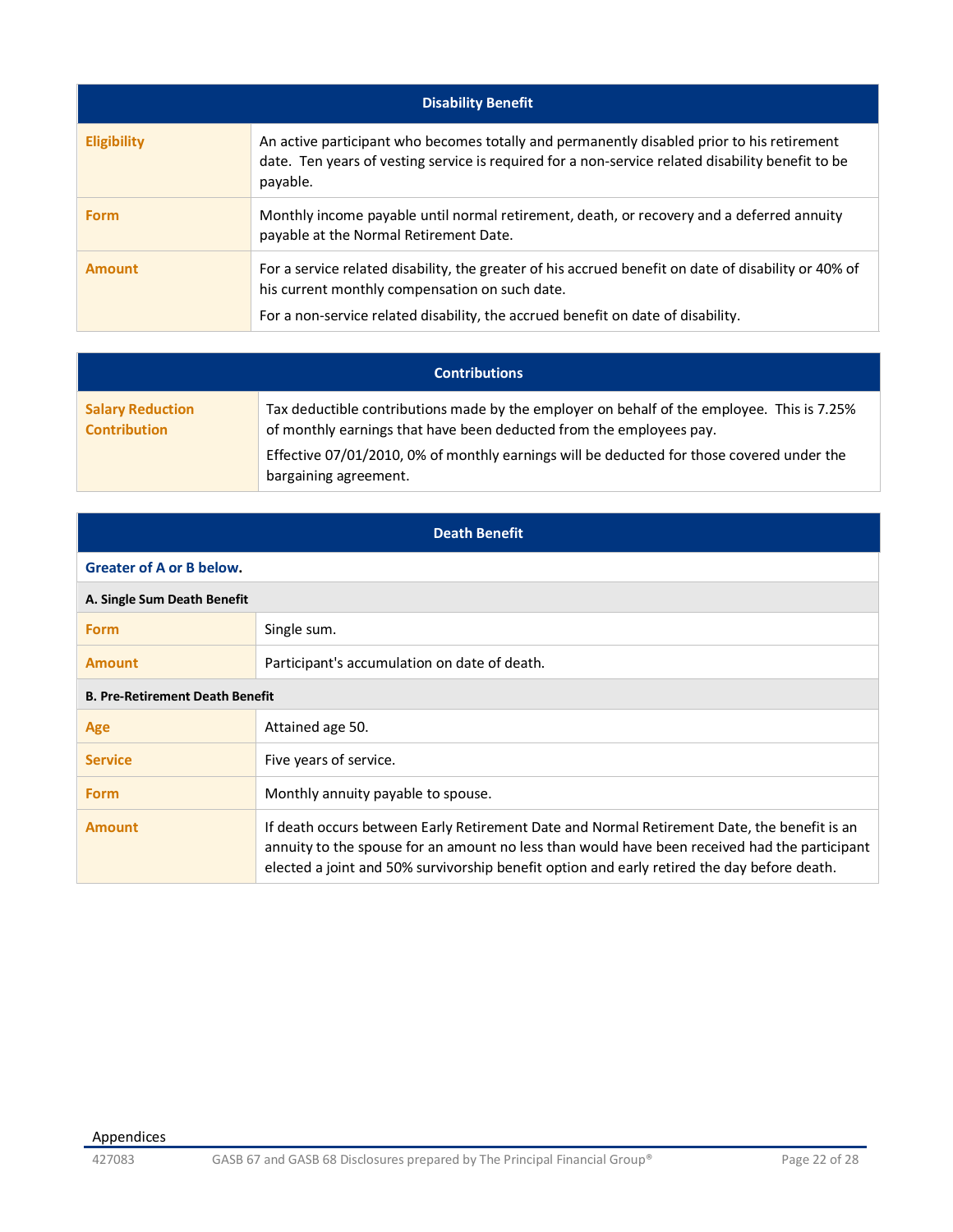| <b>Deferred Retirement Option Plan</b> |                                                                                                                                                                                                                                                                                                                                                                                                                                                                                                       |  |
|----------------------------------------|-------------------------------------------------------------------------------------------------------------------------------------------------------------------------------------------------------------------------------------------------------------------------------------------------------------------------------------------------------------------------------------------------------------------------------------------------------------------------------------------------------|--|
| <b>Eligibility</b>                     | An active participant first becomes eligible to elect the DROP on the first day of the month on<br>or after reaching normal retirement date.                                                                                                                                                                                                                                                                                                                                                          |  |
| <b>Election</b>                        | An election to participant in the DROP shall constitute an irrevocable election to resign from<br>service not later than sixty (60) months of reaching the start of the DROP eligibility period. An<br>election to participate must be made within the first five years of eligibility. The period of<br>participation in the DROP cannot exceed a period ending sixty months from first becoming<br>eligible for the DROP or when the participant ceases to be an employee.                          |  |
| <b>Form</b>                            | Same as normal retirement benefit. While the employee is in the DROP the pension benefit<br>payments will be credited to a separate account that will earn a return based on investments<br>chosen by the employee.                                                                                                                                                                                                                                                                                   |  |
| <b>Amount</b>                          | Accrued benefit on retirement date. No additional accrual service will accumulate after entry<br>into the DROP. Any changes in pension benefits shall not apply to participants in the DROP.<br>Once the DROP period expires or the participant ceases to be an employee, any subsequent<br>pension benefit payments will be paid to the employee. The accumulation in the DROP account<br>will be paid to the employee based on his payment option once the participant ceases to be an<br>employee. |  |

| <b>Optional Forms of Benefit</b> |                                                                                                                                                                                                                                                                                                                                                                                                                                                                                                                                                                                     |  |
|----------------------------------|-------------------------------------------------------------------------------------------------------------------------------------------------------------------------------------------------------------------------------------------------------------------------------------------------------------------------------------------------------------------------------------------------------------------------------------------------------------------------------------------------------------------------------------------------------------------------------------|--|
|                                  | A monthly income to the employee for life. No benefits are payable at death.<br>A monthly income to the employee for life, with a 5, 10, or 15-year period where payments<br>continue to the beneficiary.<br>A monthly income to the employee for life. If the employee dies before the amount paid<br>equals the employee account on the retirement date, payments continue to the<br>beneficiary until the totals equal that amount.<br>A monthly income to the employee for life, with a 50%, 66 2/3%, 75%, or 100% of the<br>٠<br>monthly benefit paid to the surviving spouse. |  |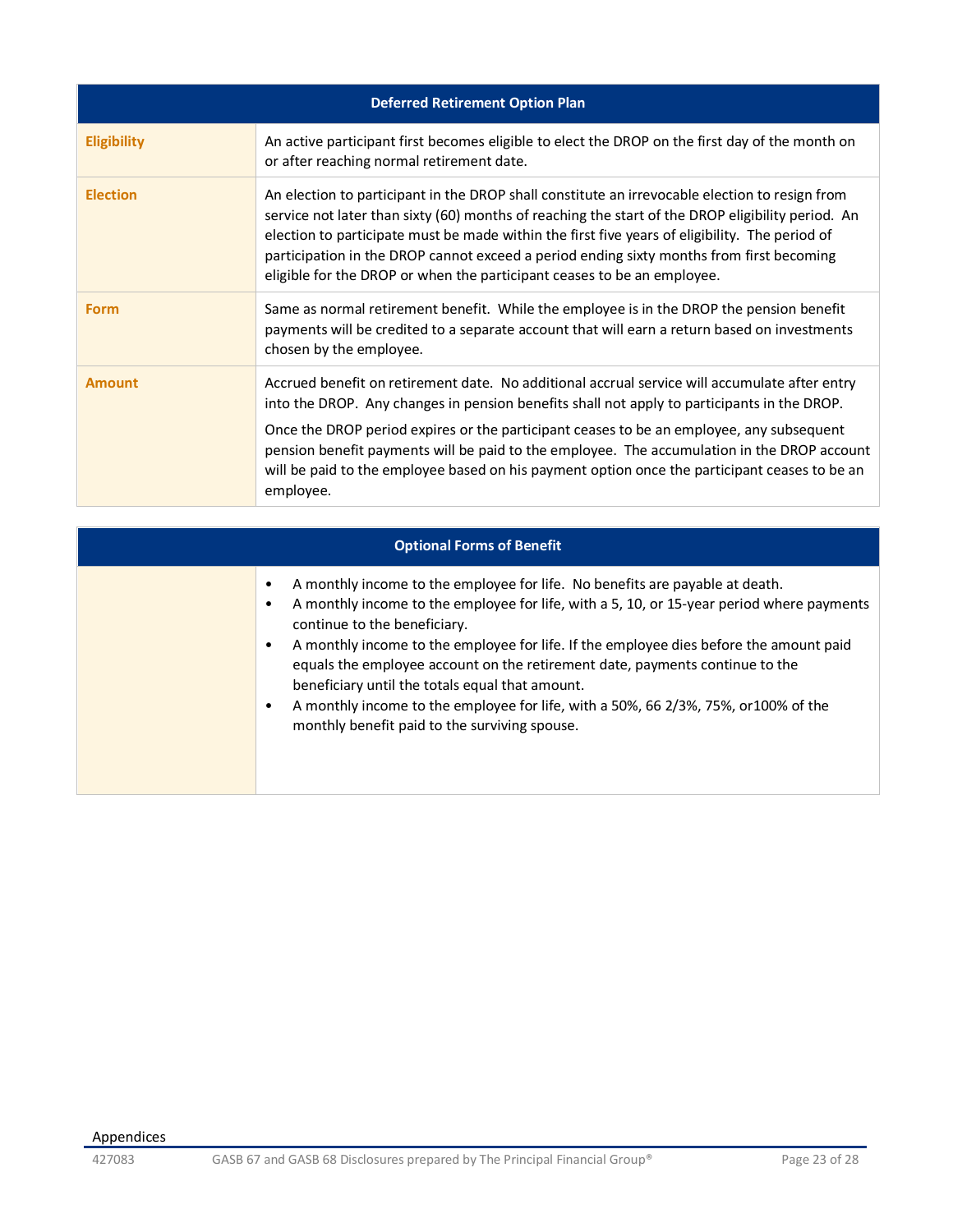| <b>Cost of Living Adjustment</b> |                                                                                                                                                                                                                                         |  |
|----------------------------------|-----------------------------------------------------------------------------------------------------------------------------------------------------------------------------------------------------------------------------------------|--|
| <b>Amount</b>                    | Annual 2% cost of living adjustment effective 10/01/2003 to active participants and DROP<br>participants on and after 10/01/2003 and to participants who started receiving retirement or<br>disability benefits on or after 10/01/2001. |  |
|                                  | Effective 10/01/2004 the cost of living adjustment was increased to 3.0%.                                                                                                                                                               |  |
|                                  | Effective 02/01/2010 the cost of living adjustment is decreased to 2% for any plan participant<br>who attains normal retirement date or becomes a participant in the DROP after 02/01/2010.                                             |  |
|                                  | Effective 07/01/2010 the cost of living adjustment shall not apply for those who are covered<br>under the bargaining agreement and have not reached normal retirement date by 07/01/2010.                                               |  |

#### **Early Retirement Window**

Available to any participant who is employed with the city of Pembroke in the position of Assistant City Manager, Director Community Services, Assistant Director Community Services, Administrative Services Director, has attained age 50, has 14 years of vesting service, and elected an early retirement date between September 3, and September 12, 2008.

The retirement benefit will not be reduced for the application of the early retirement reduction factors. In addition, for the Assistant City Manager position, the retirement benefit will be calculated as if the participant was employed until Normal Retirement Date.

| <b>Definitions</b>                                           |                                                                                                                                                                                           |  |
|--------------------------------------------------------------|-------------------------------------------------------------------------------------------------------------------------------------------------------------------------------------------|--|
| <b>Average Compensation</b>                                  | The monthly average of total pay received for the two years out of all compensation years prior<br>to retirement date which gives the highest average.                                    |  |
| <b>Participant's Required</b><br><b>Contribution Account</b> | Participant's contributions, accumulated to the date of determination with interest of 5%<br>compounded annually, plus salary reduction contributions not previously paid out or applied. |  |
| <b>Accrual Service</b>                                       | An employee's current and all prior periods of continuous service expressed in whole years and<br>fractional parts of a year.                                                             |  |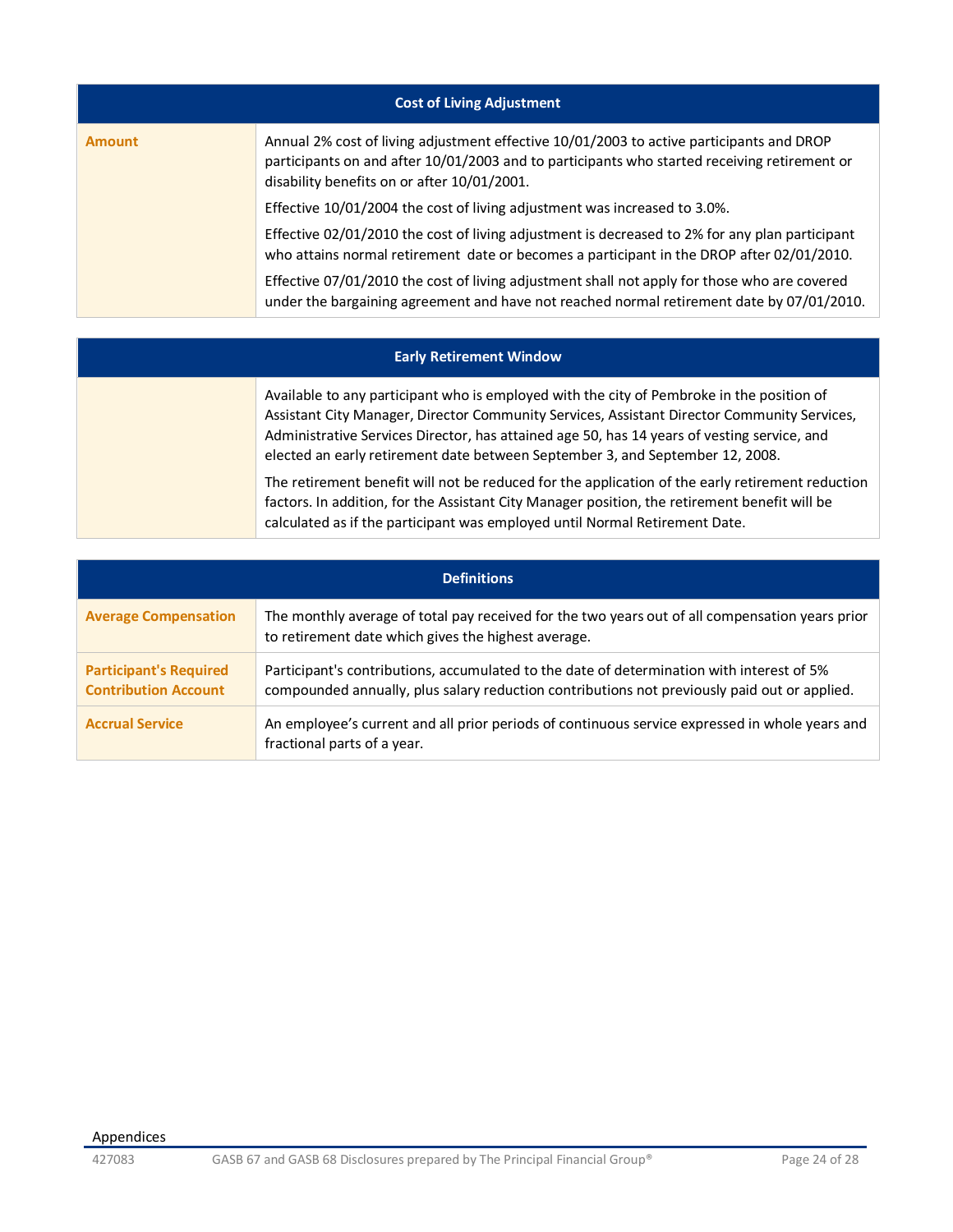# **Appendix 2 – Assumptions and Methods**

<span id="page-24-0"></span>

| <b>Assumptions and Methods Prescribed by GASB</b><br>used to determine the Total Pension Liability and the Discount Rate |                                                                                                                                                                                                                                           |  |
|--------------------------------------------------------------------------------------------------------------------------|-------------------------------------------------------------------------------------------------------------------------------------------------------------------------------------------------------------------------------------------|--|
| <b>Asset Method</b>                                                                                                      | Market value of assets, as of the measurement date.                                                                                                                                                                                       |  |
| <b>Discount Rate and basis</b>                                                                                           | 6.75%<br>Long-term rate of return assumption.                                                                                                                                                                                             |  |
| <b>Muni Bond Rate and basis</b>                                                                                          | 3.84%<br>Barclays Municipal GO Long Term (17+ Y) Index rate for 20-year, tax-exempt general<br>obligation municipal bonds with an average rating of AA/Aa or higher, as of the<br>measurement date.                                       |  |
| <b>Cost method</b>                                                                                                       | Entry Age cost method, level percent of pay. Attribution is made on an individual basis,<br>beginning with the first period in which the employee's service accrues pension benefit<br>through all assumed exit ages, through retirement. |  |
| <b>Participant group</b>                                                                                                 | The active, deferred vested and retiree census is as of 09/30/2017.<br>No new participants join the group during the projection period.                                                                                                   |  |

| <b>Assumptions and Methods Selected by Actuary</b><br>used to determine the Total Pension Liability and the Discount Rate |                                                                                                                                                                                                                                                                                                                                                                                                                        |  |
|---------------------------------------------------------------------------------------------------------------------------|------------------------------------------------------------------------------------------------------------------------------------------------------------------------------------------------------------------------------------------------------------------------------------------------------------------------------------------------------------------------------------------------------------------------|--|
| Long-term rate of return on<br>plan assets                                                                                | 6.75%<br>The interest rate is developed as a long-term expected geometric return on plan assets.<br>Arithmetic expected return is calculated as the weighted average of broad asset classes'<br>arithmetic returns of the plan's target asset allocation, and then converted to the<br>geometric under lognormal distribution assumption. See Long Term Capital Market<br>Assumptions 2016 for additional information. |  |
| <b>Interest Rate for Employee</b><br><b>Accumulations</b>                                                                 | 5.00%<br>As defined in the plan document.                                                                                                                                                                                                                                                                                                                                                                              |  |
| <b>Retirement Cost of Living</b><br><b>Adjustment (COLA)</b>                                                              | 2.00% and 3.00% increase per year depending on location.                                                                                                                                                                                                                                                                                                                                                               |  |
| <b>Retirement</b>                                                                                                         | Age 55 and 10 years of service.                                                                                                                                                                                                                                                                                                                                                                                        |  |
| <b>Inflation</b>                                                                                                          | 2.00% increase per year.<br>See Long Term Capital Market Assumptions 2016 for additional information.                                                                                                                                                                                                                                                                                                                  |  |

#### Appendices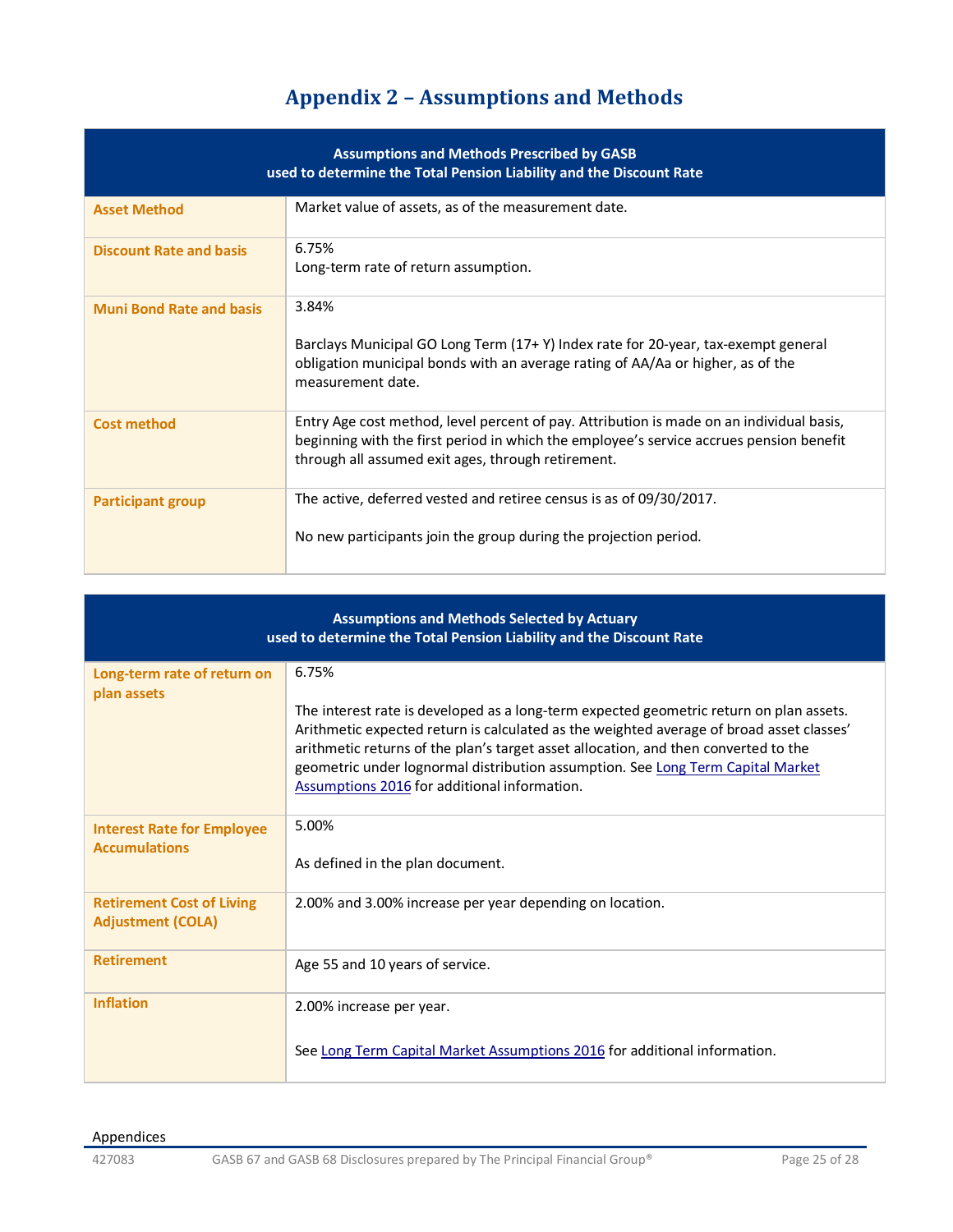| <b>Upcoming Salary Increases</b>             | Table S-5 from the Actuary's Pension Handbook plus 2.50%.                                                                                                                                                                                                                                                                                                                                                                    |  |  |
|----------------------------------------------|------------------------------------------------------------------------------------------------------------------------------------------------------------------------------------------------------------------------------------------------------------------------------------------------------------------------------------------------------------------------------------------------------------------------------|--|--|
|                                              | Selected rates of increase are shown below:<br><b>Upcoming Increase</b><br>Age<br>6.68%<br>25<br>40<br>5.22%<br>55<br>4.38%                                                                                                                                                                                                                                                                                                  |  |  |
|                                              | Expected salary increase is composed of salary inflation, a real wage growth and a merit<br>increase.                                                                                                                                                                                                                                                                                                                        |  |  |
| <b>Compensation Limit</b><br><b>Increase</b> | 2.00% increase per year<br>Compensation limit increase should be consistent with the inflation assumption.                                                                                                                                                                                                                                                                                                                   |  |  |
| <b>Mortality</b>                             | Rates: RP-2000 - 50% Blue Collar, 50% White Collar for males and 100% white collar for<br>females - Mortality<br>Mortality Improvement (MI): Scale BB<br>This table is what the State of Florida is using in their valuation.                                                                                                                                                                                                |  |  |
| <b>Disability Mortality</b>                  | Florida Disability Mortality 2016 - Males set back 4 years & Females set forward 2 years.                                                                                                                                                                                                                                                                                                                                    |  |  |
| <b>Disability</b>                            | 1987 Commissioner's Group Disability Table, six-month elimination period, male and<br>female.<br>We rely on a publicly published table due to the limited size of the plan. The 1987 CGDT<br>was recommended by the Society of Actuaries for pension valuation purposes.                                                                                                                                                     |  |  |
| <b>Withdrawal</b>                            | 2003 Society of Actuaries Basic Plan Age Table, multiplied by 0.75.<br>We rely on a publicly published table due to the limited size of the plan. The SOA Basic Plan<br>Age Table is the most recent withdrawal experience table published by the Society of<br>Actuaries. A multiplier of 0.75 is applied to this table to reflect the results of the most<br>recent experience analysis and anticipated future experience. |  |  |
| <b>Marriage</b>                              | 75% married; male is 3 years older than the female.<br>This assumption does not have material impact on the results of this report and has been<br>selected based on our best estimate of active workforce.                                                                                                                                                                                                                  |  |  |
| <b>Form of Benefit</b>                       | Participants are assumed to receive their benefits on the normal form at the assumed<br>retirement age.<br>The optional forms of payment available under the plan are considered to be actuarially<br>equivalent.                                                                                                                                                                                                            |  |  |
| <b>Retirees</b>                              | Assets and liabilities for current and future retirees are included.                                                                                                                                                                                                                                                                                                                                                         |  |  |

#### Appendices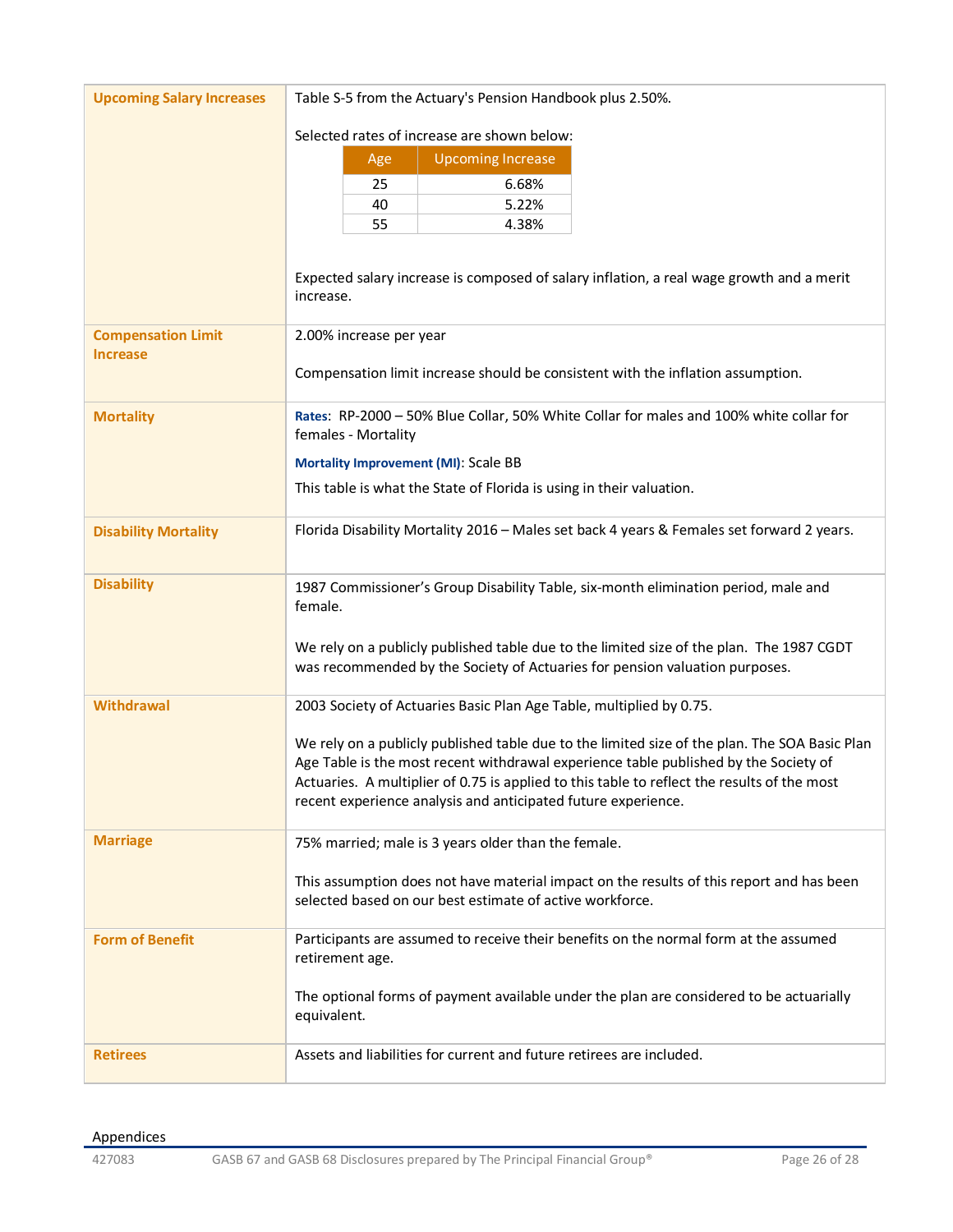| <b>Funding Policy for Employer</b><br><b>Contributions</b> | Assume 100% of the estimated Actuarially Determined Contribution amount is contributed<br>midway during each projection period.                                                                                                                                                                                                                     |
|------------------------------------------------------------|-----------------------------------------------------------------------------------------------------------------------------------------------------------------------------------------------------------------------------------------------------------------------------------------------------------------------------------------------------|
| <b>Future Employer</b><br><b>Contributions</b>             | Assumed employer contributions are equal to:<br>Employer Contribution is assumed to continue at 88.66% of payroll throughout the<br>projection period.<br>Expenses are assumed to start at \$61,000 and grow with the inflation assumption<br>throughout the projection period. This is the best estimate available of upcoming<br>years' expenses. |
| <b>Future Employee</b><br><b>Contributions</b>             | Employee contributions continue at 7.25% during the projection period.                                                                                                                                                                                                                                                                              |